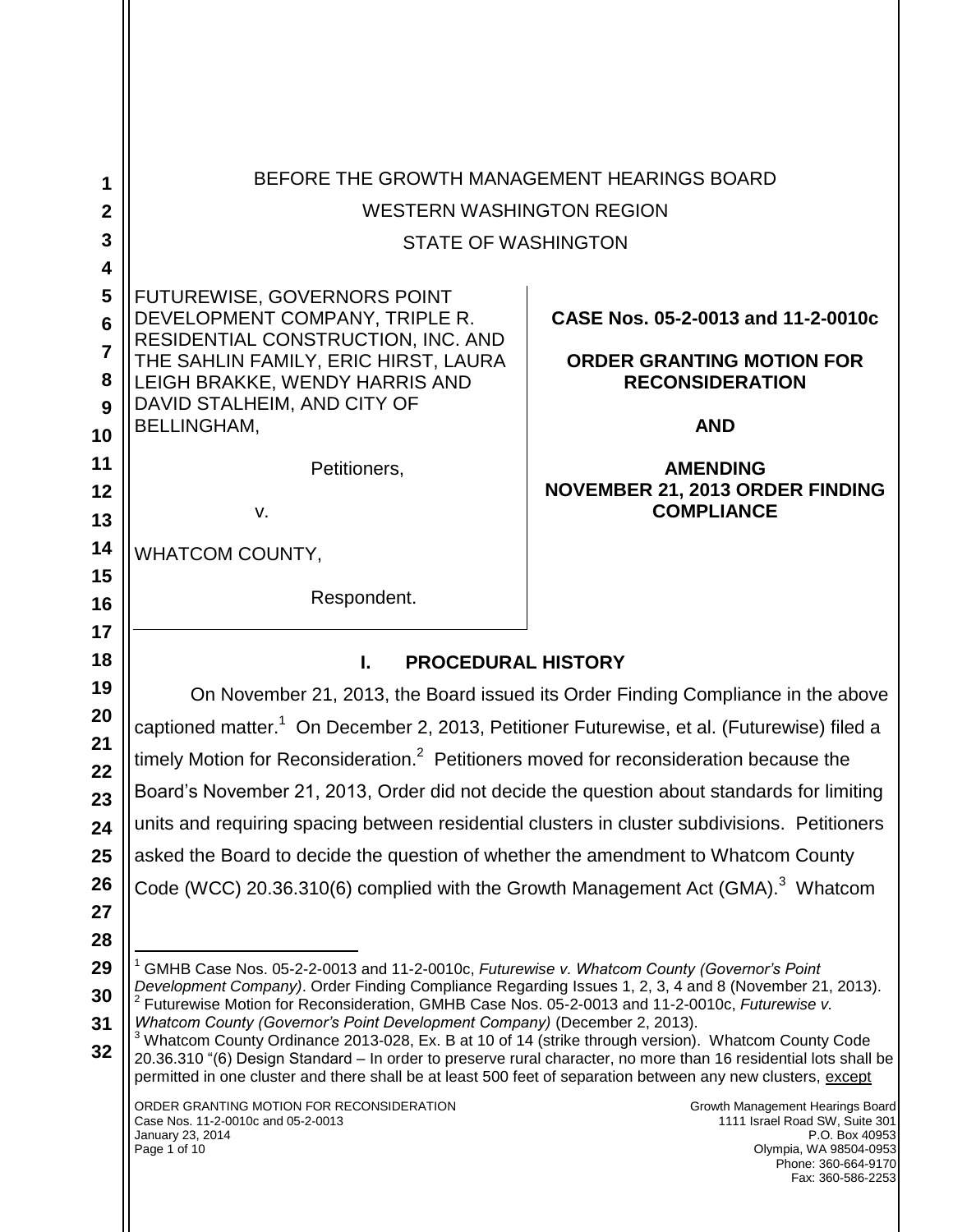**1 2** County did not respond to the Motion. On December 18, 2013 the Board informed the parties it would respond by January 23, 2014.

## **II. APPLICABLE LAW**

In accordance with the Board's rules, the Board may reevaluate its decisions if a party files reconsideration motions within ten days of a Board order and the motion must meet at least one criterion for reconsideration.

#### **WAC 242-03-830 Post-decision motions -- Reconsideration**

(1) After issuance of a final decision any party may file a motion for reconsideration with the board in accordance with subsection (2) of this section. Such motion must be filed and served within ten days of service of the final decision. Within ten days of filing the motion for reconsideration, a party may file an answer to the motion for reconsideration without direction or request from the board. The board may require an answer or additional briefing from other parties.

- **15 16** (2) A motion for reconsideration shall be based on at least one of the following grounds:
	- (a) Errors of procedure or misinterpretation of fact or law, material to the party seeking reconsideration; or

(b) Irregularity in the hearing before the board by which such party was prevented from having a fair hearing.

## **III. BOARD DISCUSSION**

Futurewise's motion meets the criteria in the Board's rules on reconsideration by alleging "an error of fact and law" in the Board's Order Finding Compliance. Futurewise explains that because the Board was "silent on the issue of whether the amendments to WCC 20.36.310(6) complied with the GMA $n^4$  the Board erred in not deciding the question. Petitioners cite *Low Income Housing Institute* and *Suquamish Tribe* holding that the Board must resolve all issues as required in RCW 36.70A.290(1) and RCW 34.05.570(3)(f). $^5$  $\overline{a}$ 

**30 31**

**32**

> when the cluster subdivision is located on a parcel or contiguous parcels in the same ownership, greater than 20 acres." (underline shows amendment by Whatcom County).

4 Futurewise Motion for Reconsideration at 2-3.

5 *Id.* at 3 *Low Income Housing Institute v. City of Lakewood*, 119 Wn. App. 110, 118-19, 77 P.3d 653, 657 (2003); *Suquamish Tribe v. CPSGMHB,* 156 Wn.App 743, 775-780, 235 P.3d 812 (2010).

ORDER GRANTING MOTION FOR RECONSIDERATION Case Nos. 11-2-0010c and 05-2-0013 January 23, 2014 Page 2 of 10

Growth Management Hearings Board 1111 Israel Road SW, Suite 301 P.O. Box 40953 Olympia, WA 98504-0953 Phone: 360-664-9170 Fax: 360-586-2253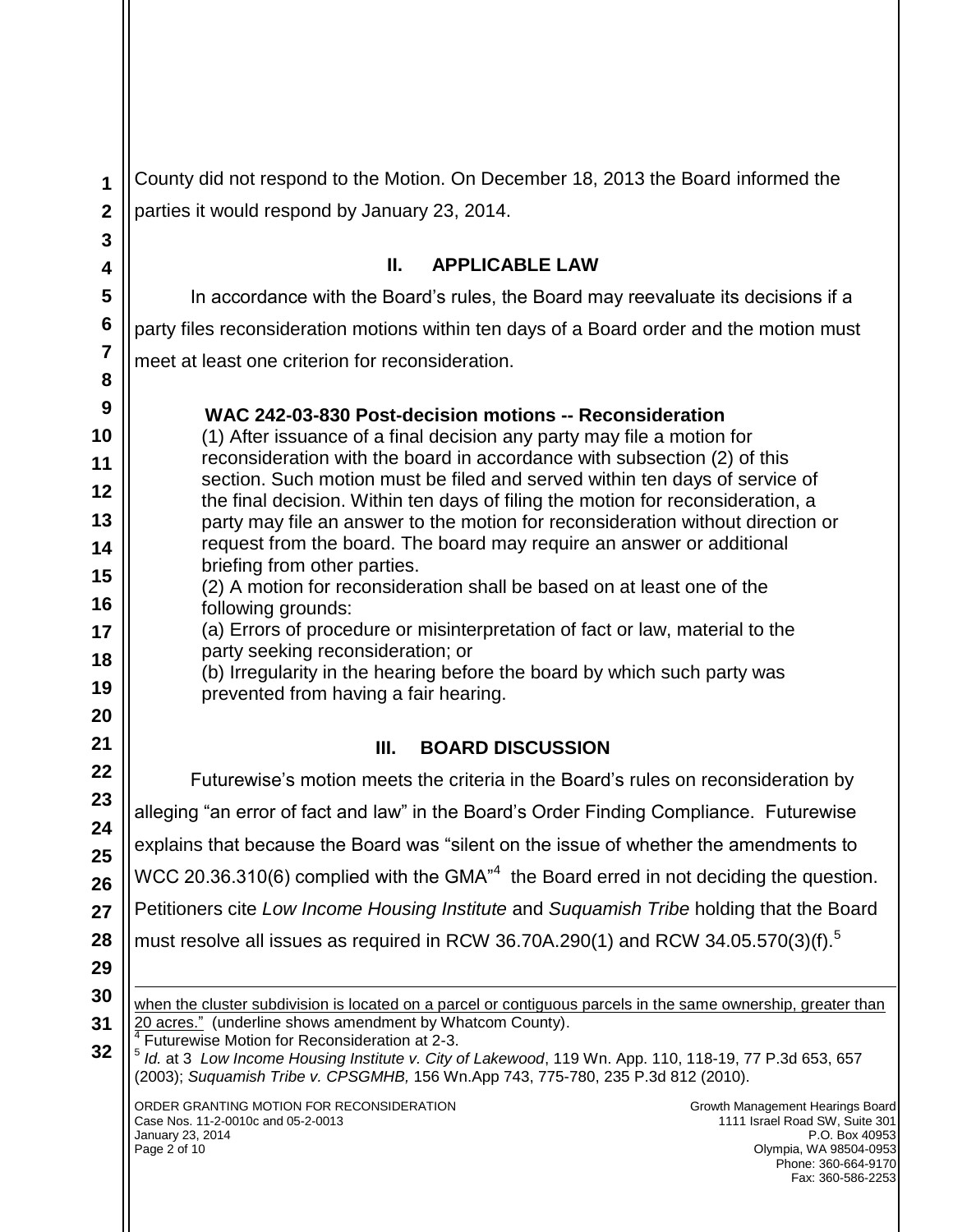The Board's Compliance Order found the County corrected provisions in WCC 20.36.300 to require enforceable language for cluster developments in rural zones and to clarify the definition of and restricted uses in reserve areas.<sup>6</sup> The Board found the County's lot clustering code protected rural character insofar as having enforceable criteria and dedicating reserve land in perpetuity.<sup>7</sup> However, the Board did not address an amendment to WCC 20.36.310(6) challenged in Issue 2. This amendment inserted an exception clause in WCC 20.36.310(6) for cluster subdivisions Ordinance 2013-028. Specifically, the Board failed to review the following underlined language in the County's cluster development code which eliminated the cap on the number of lots in a cluster and removed the separation between clusters except for the very smallest cluster (20 acres or less):

#### **WCC 20.36.310(6)**

(6) In order to preserve rural character, no more than 16 residential lots shall be permitted in one cluster and there shall be at least 500 feet of separation between any new clusters, except when the cluster subdivision is located on a parcel or contiguous parcels in the same ownership, greater than 20 acres.<sup>8</sup>

The Board has reviewed Petitioners' argument in their September 16, 2013, Concurrence and Objections about the amendment language in WCC 20.36.310(6). Petitioners cited to Panesko<sup>9</sup> and other Board rulings concerning rural clusters. Petitioners argued that the County's clustering provisions still violate RCW 36.70A.070(5)(c) "because it would not reduce low density sprawl and did not minimize and contain rural development as the GMA requires."<sup>10</sup> Petitioners provided visual evidence of the intensity of rural clustering at the Greens at Loomis Trail.<sup>11</sup>

7 *Id*. at 14.

 $\overline{a}$ <sup>6</sup> GMHB Compliance Order (November 21, 2013) at 12-14. *See also* Whatcom County Ordinance 2013-028, Ex. B: WCC Title 20 Amendments at 9 of 14. [http://www.co.whatcom.wa.us/council/2013/ord/ord2013-](http://www.co.whatcom.wa.us/council/2013/ord/ord2013-028strike.pdf) [028strike.pdf](http://www.co.whatcom.wa.us/council/2013/ord/ord2013-028strike.pdf)

<sup>8</sup> Whatcom County Code WCC 20.36.310 (Ord. 2013-057 § 1 Ex. A; 2013; Ord. 2013-028 § 2 Ex. B, 2013; Ord. 2001-014 § 1, 2001; Ord. 90-45, 1990.

<sup>9</sup> *Vince Panesko v. Lewis County* WWGMHB Case No. 00-2-0031c, Final Decision and Order; *Eugene Butler v. Lewis County*, WWGMHB Case No. 99-2-0027c, Compliance Order; and *Daniel Smith. v. Lewis County*, WWGMHB No. 98-2-0011c Compliance Order (March 5, 2001), at 3 of 61 and 25.

 $10$  Futurewise Concurrence with and Objections to Compliance Finding (September 19, 2013) at 12 "Further, WCC 20.36.310(6) formerly limited clusters to 16 lots and formerly required a 500 foot separation between any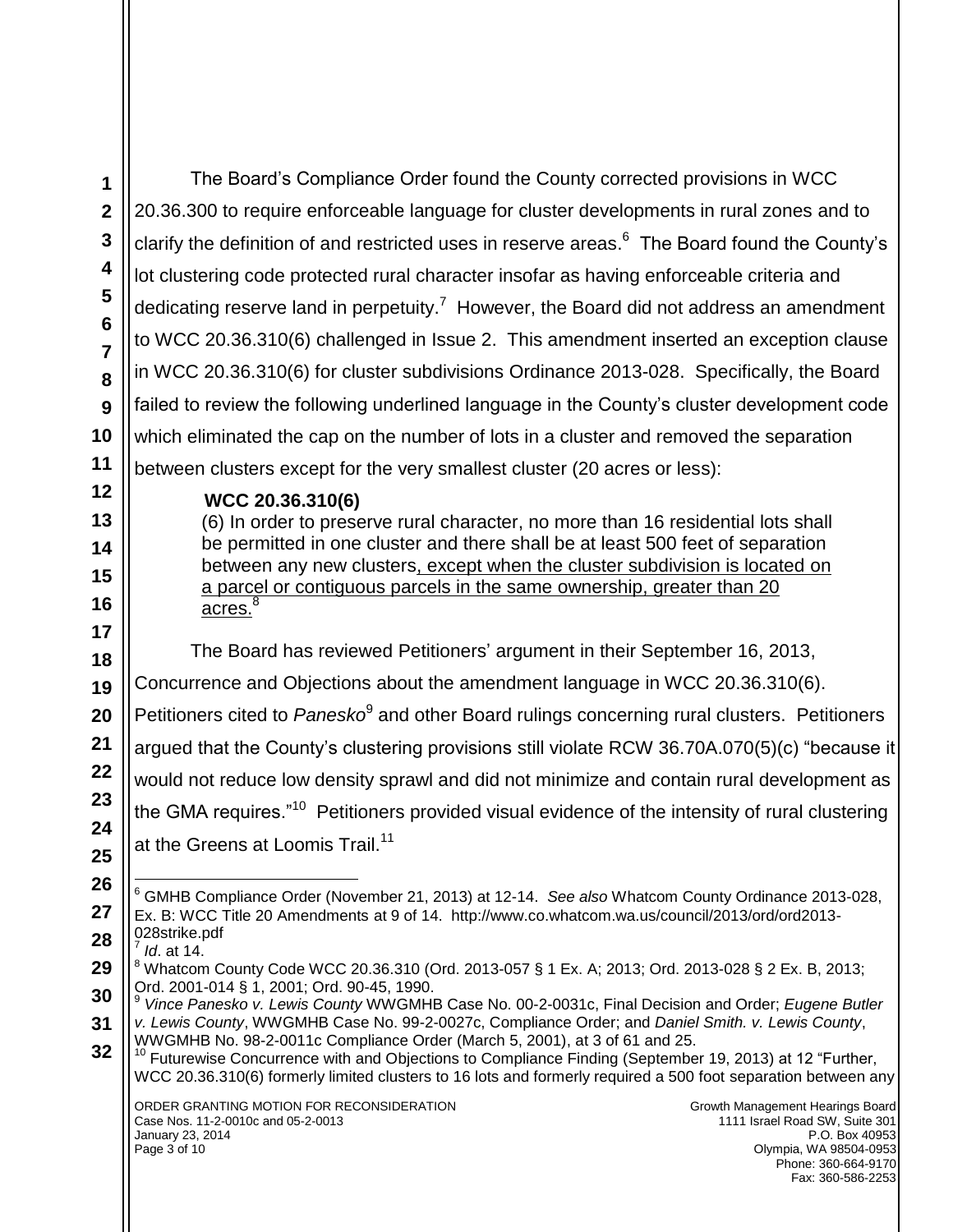ORDER GRANTING MOTION FOR RECONSIDERATION Case Nos. 11-2-0010c and 05-2-0013 January 23, 2014 Page 4 of 10 Growth Management Hearings Board 1111 Israel Road SW, Suite 301 P.O. Box 40953 Olympia, WA 98504-0953 Phone: 360-664-9170 Fax: 360-586-2253 **1 2 3 4 5 6 7 8 9 10 11 12 13 14 15 16 17 18 19 20 21 22 23 24 25 26 27 28 29 30 31 32** In their Motion for Reconsideration, Petitioners once again explain that the exemption has the "effect of repealing two of the enforceable criteria applicable to rural cluster subdivisions larger than 20 acres required by RCW 36.70A.070(5)(c)(i) and (iii)."<sup>12</sup> These statutory provisions require jurisdictions to "contain or otherwise control rural development" and "to reduce the inappropriate conversion of undeveloped land to sprawling, low-density development in the rural area." With the exemption in WCC 20.36.310(6), the Board finds the County does not have a limit on the number of lots in a cluster larger than 20 acres or standards by which to separate clustered subdivisions larger than 20 acres and thus fails to "contain or otherwise control rural development."<sup>13</sup> In failing to rule on this issue, the Board overlooked its prior rulings on rural cluster regulation, including decisions in Whatcom County.<sup>14</sup> In its prior rulings, the Board looked to RCW 36.70A.050(b) which provides in part: To achieve a variety of rural densities and uses, counties may provide for clustering … and other innovative techniques … that are not characterized by urban growth and that are consistent with rural character. RCW 36.70A.030(19) defines "urban growth." "Urban growth" refers to growth that makes intensive use of land for the location of buildings, structures, and impermeable surfaces to such a degree as to be incompatible with the primary use of such land for production of food, other agricultural products, or fiber or the extraction of mineral resources, rural uses, rural development, and natural resource lands. . .  $\overline{a}$ new cluster in all cluster subdivisions. However, Whatcom County Ordinance No. 2013-028 amended WCC 20.36.310(6) so now these limits only apply to cluster subdivisions located on a lot or lots 20 acres or smaller. So cluster subdivisions proposed for a lot or lots larger than 20 acres, which would be most rural cluster subdivisions, can have an unlimited number of lots in the cluster and they can be right next to another cluster." <sup>11</sup> *See*, Auditor File No 2040305824 and Auditor File No. 2050804976, admitted by official notice. Compliance Order (Jan. 23, 2014). <sup>12</sup> Motion for Reconsideration at 4. <sup>13</sup> The Board notes under typical rural clustering provisions, a 20-acre parcel in R-5A zone would generally be limited to a 4-unit cluster, and in R-2A would be limited to a 10-unit cluster. The Board queries whether a 16 unit cap on a cluster in a 20-acre parcel has any effect. <sup>14</sup> *Whatcom Environmental Council v. Whatcom County*, WWGMHB Case No. 94-2-0009, Third Compliance Order (March 29, 1996); *Whatcom Environmental Council v. Whatcom County*, WWGMHB Case No. 94-2- 0009, Order Re: Invalidity; and *C.U.S.T.E.R. Association v. Whatcom County*, WWGMHB Case No. 96-2- 0008, Order Re: Invalidity (July 25, 1997), at \*8 of 7.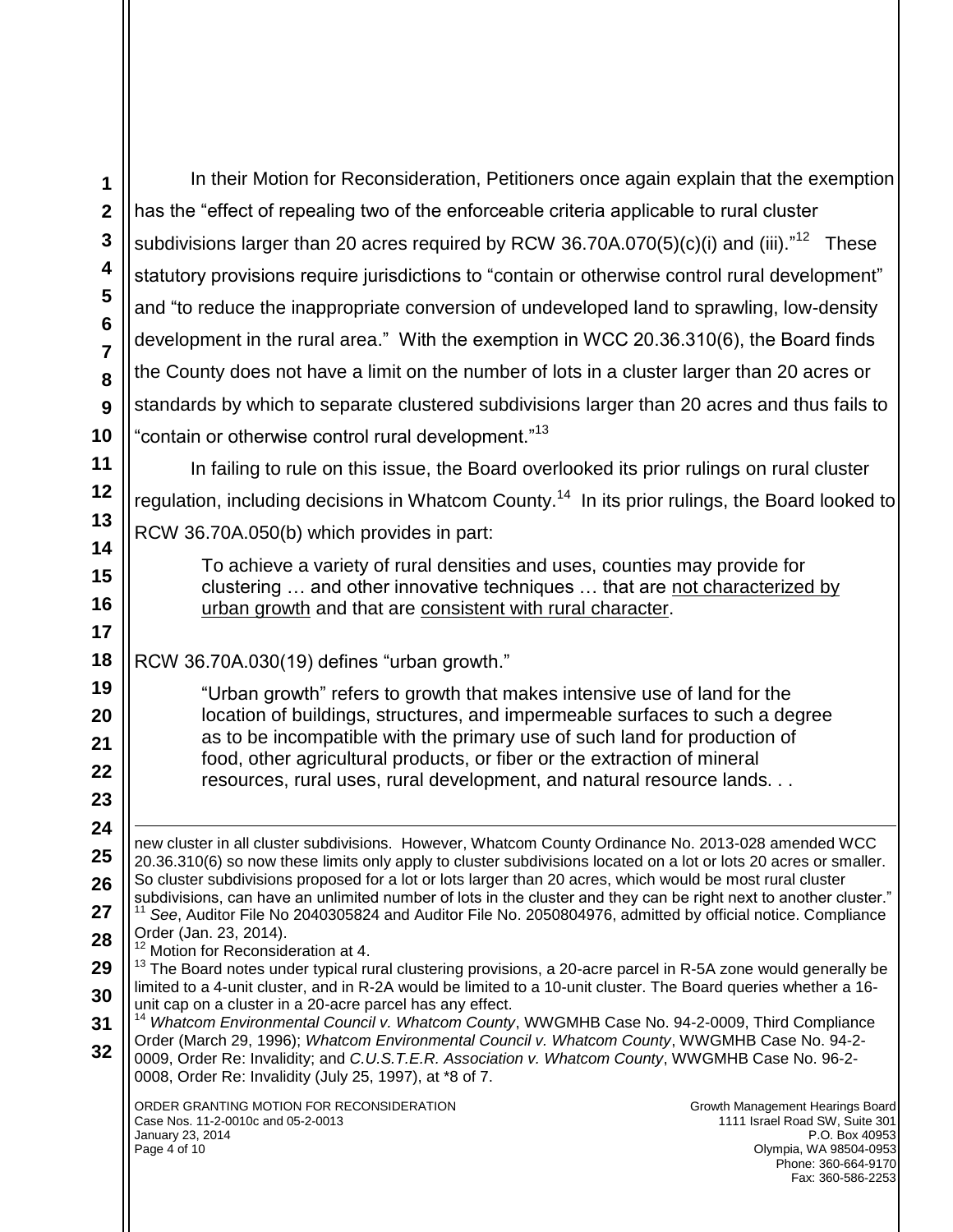When allowed to spread over wide areas, urban growth typically requires urban governmental services. . . .

The Board determined Whatcom County's 1997 rural clustering provisions "do not have minimum lot sizes or a maximum number of lots per site and as such continues [sic] to allow urban growth outside of properly established UGAs."<sup>15</sup> Another Board decision found Lewis County's unlimited clustering in essence would create new LAMIRDs and "would do irreparable damage to the rural character," noting that "uncapped clusters characteristically lead to a demand for urban governmental services."<sup>16</sup> Similarly, a Mason County ordinance allowing 40 homes on a 100-acre tract was remanded to the county "to cap the clustering in rural areas so as to preclude sets of clusters of such magnitude that they demand urban services."<sup>17</sup>

This analysis of rural clustering was underscored by the Court of Appeals in *Suquamish Tribe*. The Court took issue with the Central Board's approval of "clusters of clusters" for 5,000 acres of rural wooded land in Kitsap County. The Court questioned Kitsap's regulation which allowed up to 25 units in a cluster and set a 150-foot separation between clusters.<sup>18</sup> The Court remanded the matter to the Board to consider "whether the clusters or groups of clusters allowed by the program actually allow urban growth outside the UGA."<sup>19</sup> The Court was concerned the Kitsap provisions "could create clusters of a significant size, allowing developers to site clusters relatively near to one another."<sup>20</sup> The Court concluded rural character was not protected.

In the present case, Petitioners have the burden of proof to demonstrate that the County's amended regulation on clustered residential developments will allow densities and uses that are *characterized by urban growth* and are *not consistent with rural character*. Upon reconsideration, in light of the provisions of the GMA and the case law

 $\overline{a}$ <sup>15</sup> *C.U.S.T.E.R*., Order Re Invalidity, (July 25, 1997) p. 8

<sup>16</sup> *Daniel Smith v. Lewis County*, WWGMHB Case No. 98-2-0011c ( April 5, 1999) FDO, at 6-7 of 17.

<sup>17</sup> *Dawes v. Mason County*, WWGMHB Case No. 96-2-0023, FDO (December 5, 1996).

<sup>18</sup> *Suquamish Tribe*, 165 Wn.App. at 750-751.

<sup>19</sup> *Suquamish Tribe*, 165 Wn.App. at 768, n. 20. <sup>20</sup> *Id.* at 768.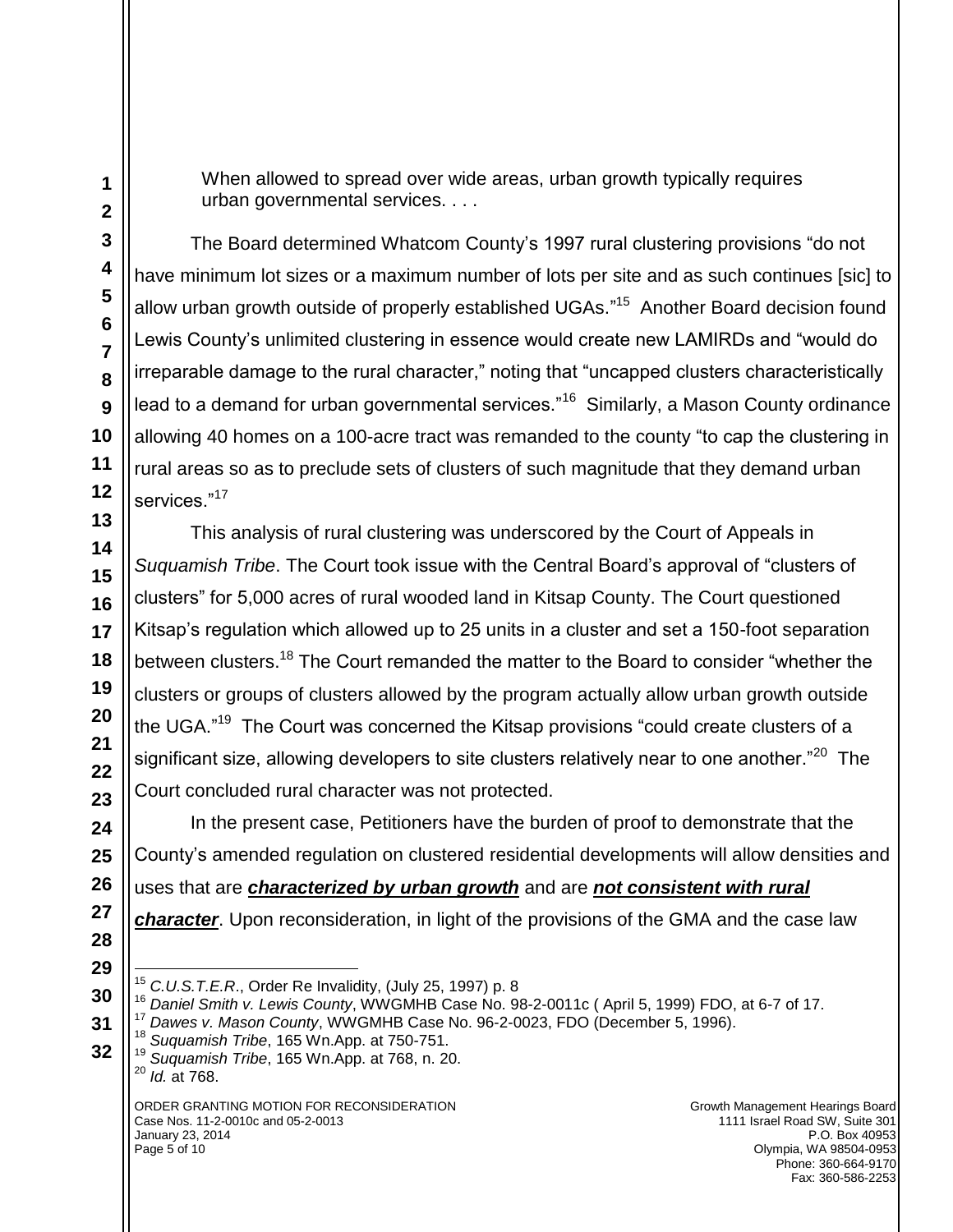cited by Petitioners, the Board finds the County's action amending WCC 20.36.310(6) to remove limits on number of lots and remove spacing between clusters on all but the smallest developments does not comply with the GMA. No maximum on the number of lots and no minimum standards for separation of clusters constitutes urban growth and is inconsistent with rural character. This exemption allows increased densities and uses that are characterized by urban growth and are not consistent with rural character. The exemption also violates the "patterns of land use and development" for rural areas as defined by RCW 36.70A.030 (15). $^{21}$  Further, this exemption does not contain or control rural development, assure visual compatibility with the surrounding rural area, nor reduce conversion of undeveloped land as required in RCW 36.70A.070(5)(c).<sup>22</sup>

Therefore, the Board finds and concludes that the exemption clause in WCC 20.36.310(6) for cluster subdivisions violates RCW 36.70A.070(5)(b) because it allows densities and uses that are characterized by urban growth and are not consistent with rural character. The exemption also violates RCW 36.70A.070(5)(c)(i) and (iii) because the rural element fails to include measures that both contain rural development and reduce lowdensity sprawl.

The Compliance Order is amended as follows (additions shown in underline, deletions shown in strikethrough):

 $\overline{a}$  $21$ RCW 36.70A.030(15) "'Rural character' refers to the patterns of land use and development established by a county in the rural element of its comprehensive plan: (a) In which open space, the natural landscape, and vegetation predominate over the built environment; (b) That foster traditional rural lifestyles, rural-based economies, and opportunities to both live and work in rural areas; (c) That provide visual landscapes that are traditionally found in rural areas and communities; (d) That are compatible with the use of the land by wildlife and for fish and wildlife habitat; (e) That reduce the inappropriate conversion of undeveloped land into sprawling, low-density development; (f) That generally do not require the extension of urban governmental services; and (g) That are consistent with the protection of natural surface water flows and groundwater and surface water recharge and discharge areas."

 $22$  RCW 36.70A.070(5)(c) "Measures governing rural development. The rural element shall include measures that apply to rural development and protect the rural character of the area, as established by the county, by: (i) Containing or otherwise controlling rural development; (ii) Assuring visual compatibility of rural development with the surrounding rural area; (iii) Reducing the inappropriate conversion of undeveloped land into

sprawling, low-density development in the rural area; (iv) Protecting critical areas, as provided in RCW

<sup>36.70</sup>A.060, and surface water and groundwater resources; and (v) Protecting against conflicts with the use of agricultural, forest, and mineral resource lands designated under RCW 36.70A.170."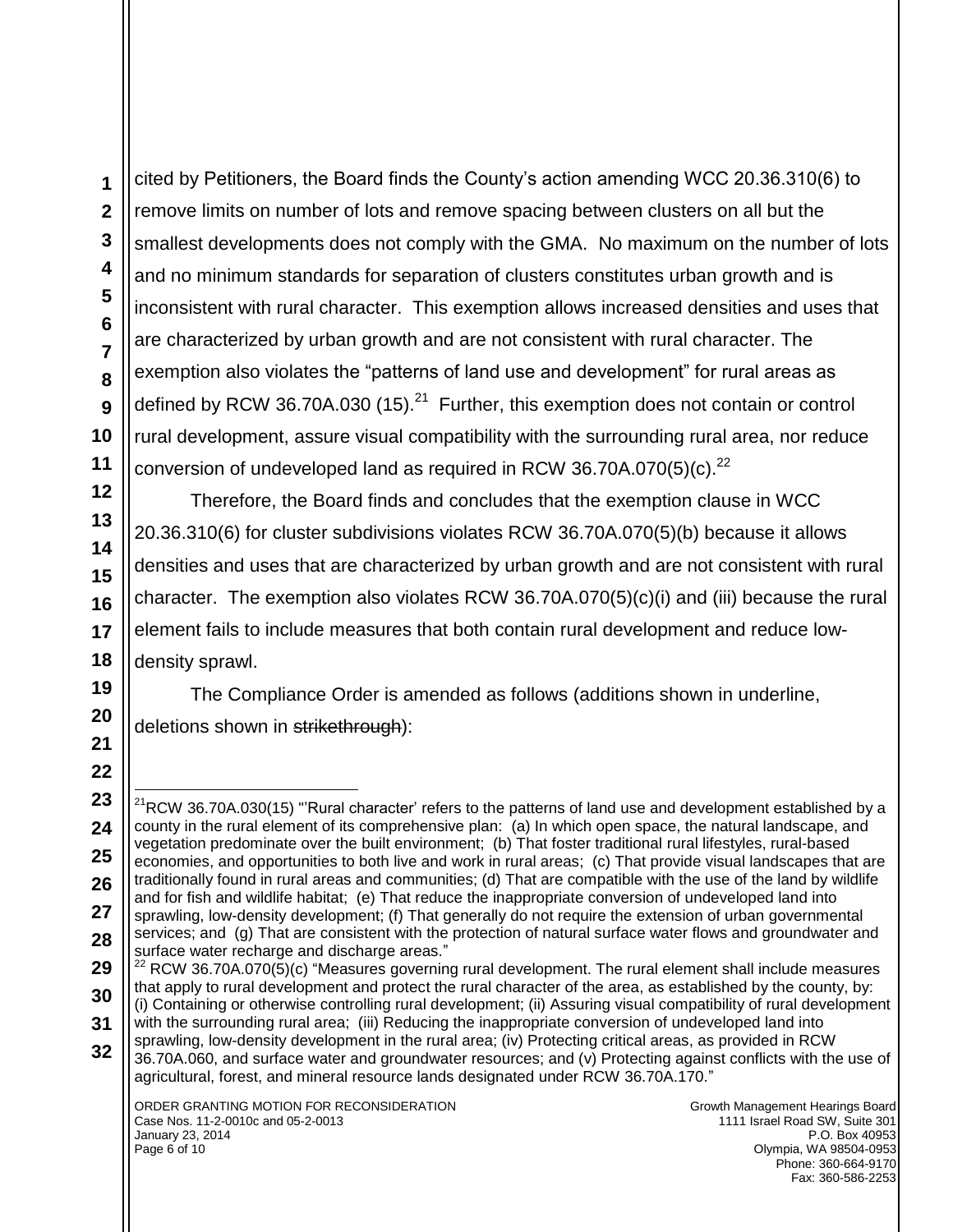| Page 2, lines 9-16 |  |  |
|--------------------|--|--|
|                    |  |  |

| 1                                                                                                                                                                                    | Page 2, lines 9-16<br>On December 2, 2013, Petitioner Futurewise filed a timely Motion for                                                                                                                                                                                        |  |    |
|--------------------------------------------------------------------------------------------------------------------------------------------------------------------------------------|-----------------------------------------------------------------------------------------------------------------------------------------------------------------------------------------------------------------------------------------------------------------------------------|--|----|
| $\boldsymbol{2}$                                                                                                                                                                     |                                                                                                                                                                                                                                                                                   |  |    |
| 3<br>Reconsideration. <sup>23</sup> Petitioners moved for reconsideration asserting the Board's                                                                                      |                                                                                                                                                                                                                                                                                   |  |    |
| 4                                                                                                                                                                                    | November 21, 2013 Order did not decide the question about standards limiting units                                                                                                                                                                                                |  |    |
| 5                                                                                                                                                                                    | in rural clusters and requiring spacing between residential clusters in Whatcom                                                                                                                                                                                                   |  |    |
| 6<br>7                                                                                                                                                                               | County Code (WCC) 20.36.310(6). <sup>24</sup> Whatcom County did not respond to the                                                                                                                                                                                               |  |    |
| 8                                                                                                                                                                                    | Motion. On January 23, 2014, the Board issued this amended order finding                                                                                                                                                                                                          |  |    |
| 9                                                                                                                                                                                    | compliance for Issues 1, 2, 3, and 8 and non-compliance for WCC 20.36.310(6) of                                                                                                                                                                                                   |  |    |
| 10                                                                                                                                                                                   | <u>Issue 2.</u>                                                                                                                                                                                                                                                                   |  |    |
| 11                                                                                                                                                                                   |                                                                                                                                                                                                                                                                                   |  |    |
| 12                                                                                                                                                                                   | Page 13, lines 15-21                                                                                                                                                                                                                                                              |  |    |
| 13                                                                                                                                                                                   | Petitioners also argue the amendment to WCC 20.36.310(6) creates an exemption                                                                                                                                                                                                     |  |    |
| 14                                                                                                                                                                                   | for clusters on lots 20 acres or larger which allows an "unlimited number of lots in the                                                                                                                                                                                          |  |    |
| 15<br>16                                                                                                                                                                             | cluster and they can be right next to another cluster." <sup>25</sup> This exemption violates RCW                                                                                                                                                                                 |  |    |
| 36.70A.070(5)(c) and is counter to previous Board decisions because it does not<br>17<br>include a limit on the number of lots allowed on the land included in the cluster and<br>18 |                                                                                                                                                                                                                                                                                   |  |    |
|                                                                                                                                                                                      |                                                                                                                                                                                                                                                                                   |  | 19 |
| 20                                                                                                                                                                                   | Page 14, lines 18-21                                                                                                                                                                                                                                                              |  |    |
| 21                                                                                                                                                                                   | <b>Board Discussion and Conclusion</b>                                                                                                                                                                                                                                            |  |    |
| 22                                                                                                                                                                                   | Upon review of the County's action and Petitioners' Motion for Reconsideration                                                                                                                                                                                                    |  |    |
| 23<br>24                                                                                                                                                                             | regarding WCC 20.36.310(6), the Board finds the Petitioners have failed to carry their                                                                                                                                                                                            |  |    |
| 25                                                                                                                                                                                   |                                                                                                                                                                                                                                                                                   |  |    |
| 26                                                                                                                                                                                   | <sup>23</sup> Futurewise Motion for Reconsideration, GMHB Case Nos. 05-2-0013 and 11-2-0010c, Futurewise v.<br>Whatcom County (Governor's Point Development Company) (December 2, 2013).                                                                                          |  |    |
| 27                                                                                                                                                                                   | <sup>24</sup> Whatcom County Ordinance 2013-028, Ex. B at 10 of 14 (strike through version). Whatcom County Code<br>20.36.310: "(6) Design Standards - In order to preserve rural character, no more than 16 residential lots shall                                               |  |    |
| 28                                                                                                                                                                                   | be permitted in one cluster and there shall be at least 500 feet of separation between any new clusters, except<br>when the cluster subdivision is located on a parcel or contiguous parcels in the same ownership, greater than                                                  |  |    |
| 29                                                                                                                                                                                   | 20 acres. (underline shows amendment by Whatcom County)."                                                                                                                                                                                                                         |  |    |
| 30                                                                                                                                                                                   | Futurewise Concurrence and Objections at 13.<br>26<br>Whatcom Environmental Council v. Whatcom County, WWGMHB Case No. 94-2-0009, Order Re: Invalidity                                                                                                                            |  |    |
| 31                                                                                                                                                                                   | and C.U.S.T.E.R. Association v. Whatcom County, WWGMHB Case No. 96-2-0008, Order Re: Invalidity (July<br>25, 1997), at *6 of 7. Vince Panesko v. Lewis County, WWGMHB Case No. 00-2-0031c, Final Decision and                                                                     |  |    |
| 32                                                                                                                                                                                   | Order; Eugene Butler v. Lewis County, WWGMHB Case No. 99-2-0027c, Compliance Order, and Daniel<br>Smith. v. Lewis County, WWGMHB No. 98-2-0011c, Compliance Order (March 5, 2001) at 3 of 61 & 25.                                                                                |  |    |
|                                                                                                                                                                                      | ORDER GRANTING MOTION FOR RECONSIDERATION<br>Growth Management Hearings Board<br>Case Nos. 11-2-0010c and 05-2-0013<br>1111 Israel Road SW, Suite 301<br>January 23, 2014<br>P.O. Box 40953<br>Page 7 of 10<br>Olympia, WA 98504-0953<br>Phone: 360-664-9170<br>Fax: 360-586-2253 |  |    |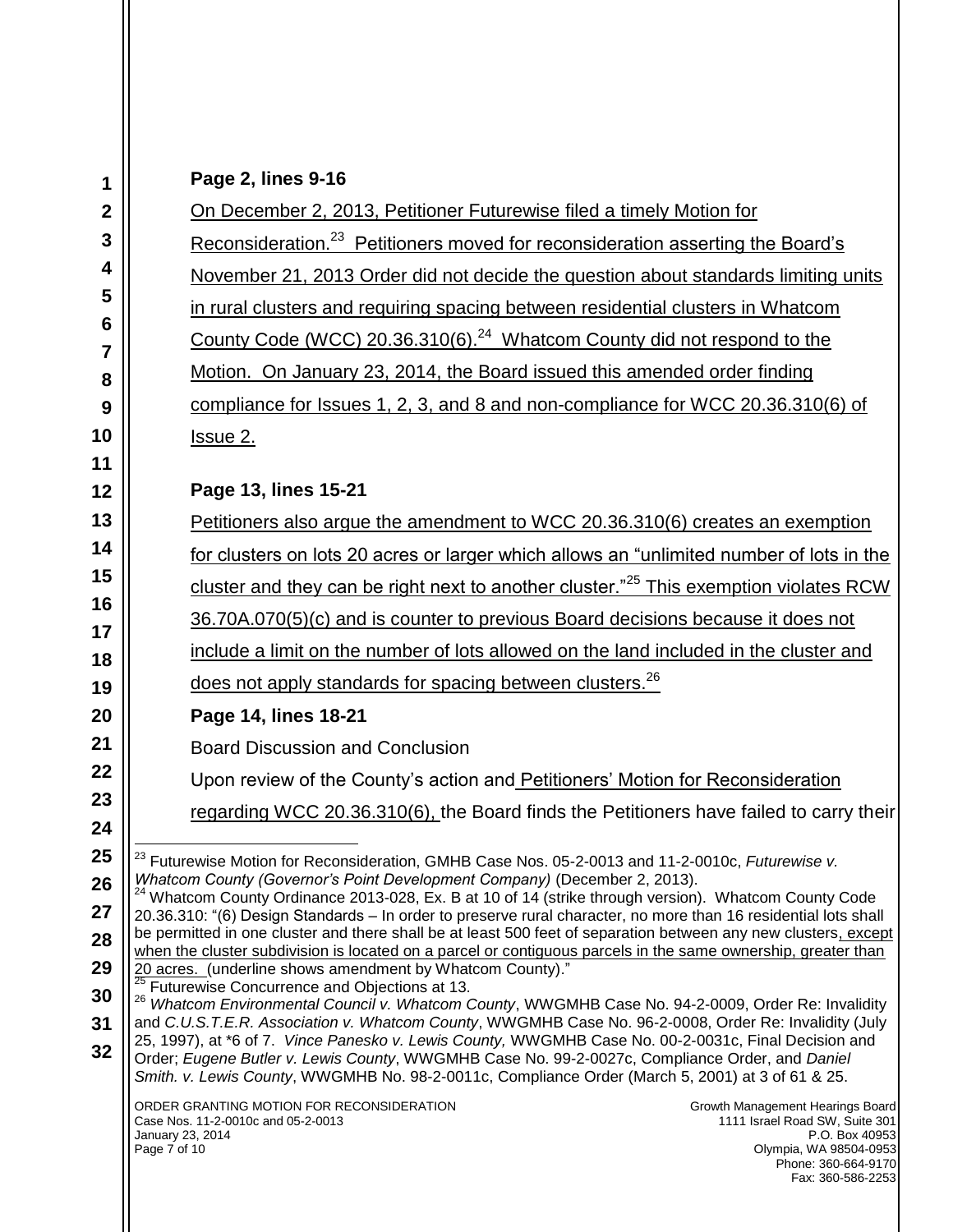burden of proof demonstrating the County continues to violate the GMA with respect to WCC 20.36.305; portions of .310; .315; and .320.

#### **Page 15, lines 19-28 and Page 15, lines 1-5**

**. . .With this action, the Board finds the County has met the requirements of RCW 36.70A.070(5)(c)(i) and (ii) with respect to WCC 20.36.305; portions of .310; .315; and .320.** 

However, with respect to the amendment to WCC 20.36.310(6), the Board finds the Petitioners have carried their burden of proof demonstrating the County continues to fail to meet GMA rural element requirements by eliminating standards capping cluster units and separating clusters on lots 20 acres or larger. Allowing this exemption increases density and violates the "patterns of land use and development" for rural areas as defined by RCW 36.70A.030(15).<sup>27</sup> Further, this exemption does not contain or control rural development, assure visual compatibility with the surrounding rural area, nor reduce conversion of undeveloped land as required in RCW 36.70A.070(5)(c).<sup>28</sup> In its Order on Reconsideration, the Board addresses this legal issue and provides its legal analysis.<sup>29</sup> The Board finds that WCC 20.36.310(6) continues to violated RCW 36.70A.070(5)(c) and remands this matter to the County.

 $^{27}$ RCW 36.70A.030(15) "'Rural character' refers to the patterns of land use and development established by a county in the rural element of its comprehensive plan: (a) In which open space, the natural landscape, and vegetation predominate over the built environment; (b) That foster traditional rural lifestyles, rural-based economies, and opportunities to both live and work in rural areas; (c) That provide visual landscapes that are traditionally found in rural areas and communities; (d) That are compatible with the use of the land by wildlife and for fish and wildlife habitat; (e) That reduce the inappropriate conversion of undeveloped land into sprawling, low-density development; (f) That generally do not require the extension of urban governmental services; and (g) That are consistent with the protection of natural surface water flows and groundwater and

 $^{28}$  RCW 36.70A.070-(5)-(c) Measures governing rural development." The rural element shall include measures that apply to rural development and protect the rural character of the area, as established by the county, by: (i) Containing or otherwise controlling rural development; (ii) Assuring visual compatibility of rural development

 $\overline{a}$ 

**24 25**

**26 27**

- **28 29**
- **30**
- **31**
- **32**



 $^{29}$  GMHB -Case No.11-2-0010c Order Granting Motion for Reconsideration (January 23, 2014) at 3-6.

with the surrounding rural area; (iii) Reducing the inappropriate conversion of undeveloped land into sprawling, low-density development in the rural area; (iv) Protecting critical areas, as provided in RCW

#### ORDER GRANTING MOTION FOR RECONSIDERATION Case Nos. 11-2-0010c and 05-2-0013 January 23, 2014 Page 8 of 10

surface water recharge and discharge areas."

Growth Management Hearings Board 1111 Israel Road SW, Suite 301 P.O. Box 40953 Olympia, WA 98504-0953 Phone: 360-664-9170 Fax: 360-586-2253

**<sup>19</sup> 20 21**

**<sup>22</sup>**

**<sup>23</sup>**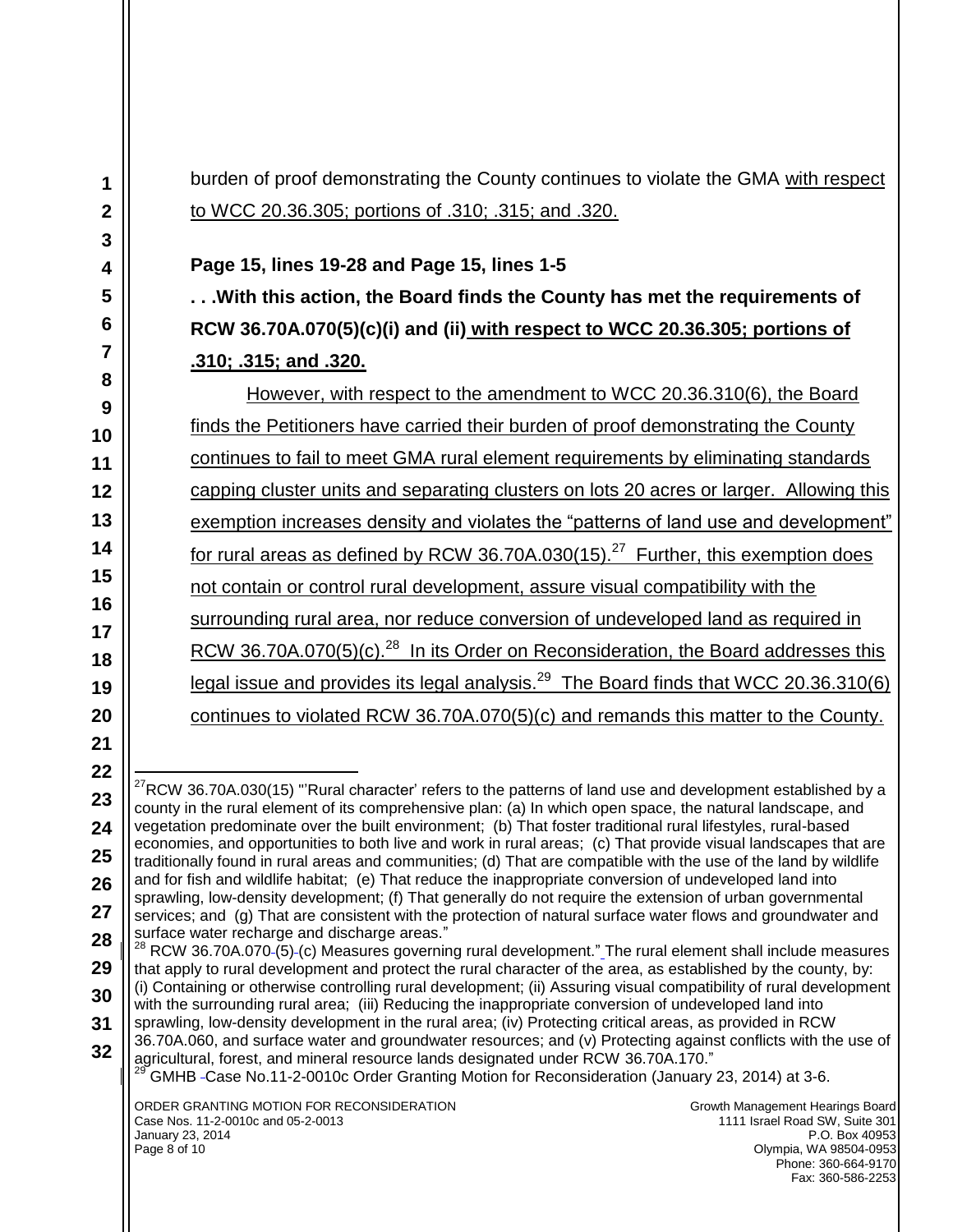| 1<br>$\boldsymbol{2}$<br>3<br>4<br>5<br>6<br>$\overline{7}$<br>8<br>9<br>10<br>11 | IV.<br><b>ORDER</b><br>Having reviewed the November 21, 2013, Compliance Order, Futurewise's Motion for<br>Reconsideration, relevant provisions of the GMA and the Board's Rules of Practice and<br>Procedure, prior decisions of the Board and having deliberated the matter, the Board:<br>1. <b>GRANTS</b> the Motion for Reconsideration of Issue 2;<br>2. AMENDS the November 21, 2013, Order Finding Compliance to Order Finding<br>Non-Compliance regarding WCC 20.36.310(6) in Issue 2 and sets a compliance<br>schedule; and<br>3. ORDERS COMPLIANCE shall be achieved by the scheduled below. |                                                                                         |                                                                     |                                                                                              |                                                            |
|-----------------------------------------------------------------------------------|---------------------------------------------------------------------------------------------------------------------------------------------------------------------------------------------------------------------------------------------------------------------------------------------------------------------------------------------------------------------------------------------------------------------------------------------------------------------------------------------------------------------------------------------------------------------------------------------------------|-----------------------------------------------------------------------------------------|---------------------------------------------------------------------|----------------------------------------------------------------------------------------------|------------------------------------------------------------|
| 12                                                                                |                                                                                                                                                                                                                                                                                                                                                                                                                                                                                                                                                                                                         | Item                                                                                    |                                                                     | <b>Date Due</b>                                                                              |                                                            |
| 13                                                                                |                                                                                                                                                                                                                                                                                                                                                                                                                                                                                                                                                                                                         | Compliance Due on identified areas of                                                   |                                                                     | March 24, 2014                                                                               |                                                            |
| 14<br>15                                                                          | noncompliance                                                                                                                                                                                                                                                                                                                                                                                                                                                                                                                                                                                           |                                                                                         |                                                                     |                                                                                              |                                                            |
| 16                                                                                | Compliance Report/Statement of Actions Taken to<br>Comply and Index to Compliance Record                                                                                                                                                                                                                                                                                                                                                                                                                                                                                                                |                                                                                         |                                                                     | April 7, 2014                                                                                |                                                            |
| 17                                                                                |                                                                                                                                                                                                                                                                                                                                                                                                                                                                                                                                                                                                         | Objections to a Finding of Compliance                                                   |                                                                     | April 21, 2014                                                                               |                                                            |
| 18                                                                                |                                                                                                                                                                                                                                                                                                                                                                                                                                                                                                                                                                                                         | <b>Response to Objections</b>                                                           |                                                                     | May 1, 2014                                                                                  |                                                            |
| 19<br>20                                                                          |                                                                                                                                                                                                                                                                                                                                                                                                                                                                                                                                                                                                         | <b>Telephonic Compliance Hearing</b><br>Call 1 (800) 704-9804 and use pin code 7579646# |                                                                     | May 7, 2014<br>1:30 p.m.                                                                     |                                                            |
| 21<br>22<br>23<br>24<br>25                                                        | Dated this 23 <sup>rd</sup> day of January, 2014.<br>Nina Carter, Board Member                                                                                                                                                                                                                                                                                                                                                                                                                                                                                                                          |                                                                                         |                                                                     |                                                                                              |                                                            |
| 26<br>27<br>28<br>29<br>30                                                        |                                                                                                                                                                                                                                                                                                                                                                                                                                                                                                                                                                                                         |                                                                                         | Margaret Pageler, Board Member<br>Raymond L. Paolella, Board Member |                                                                                              |                                                            |
| 31<br>32                                                                          | Case Nos. 11-2-0010c and 05-2-0013<br>January 23, 2014<br>Page 9 of 10                                                                                                                                                                                                                                                                                                                                                                                                                                                                                                                                  | ORDER GRANTING MOTION FOR RECONSIDERATION                                               |                                                                     | Growth Management Hearings Board<br>1111 Israel Road SW, Suite 301<br>Olympia, WA 98504-0953 | P.O. Box 40953<br>Phone: 360-664-9170<br>Fax: 360-586-2253 |
|                                                                                   |                                                                                                                                                                                                                                                                                                                                                                                                                                                                                                                                                                                                         |                                                                                         |                                                                     |                                                                                              |                                                            |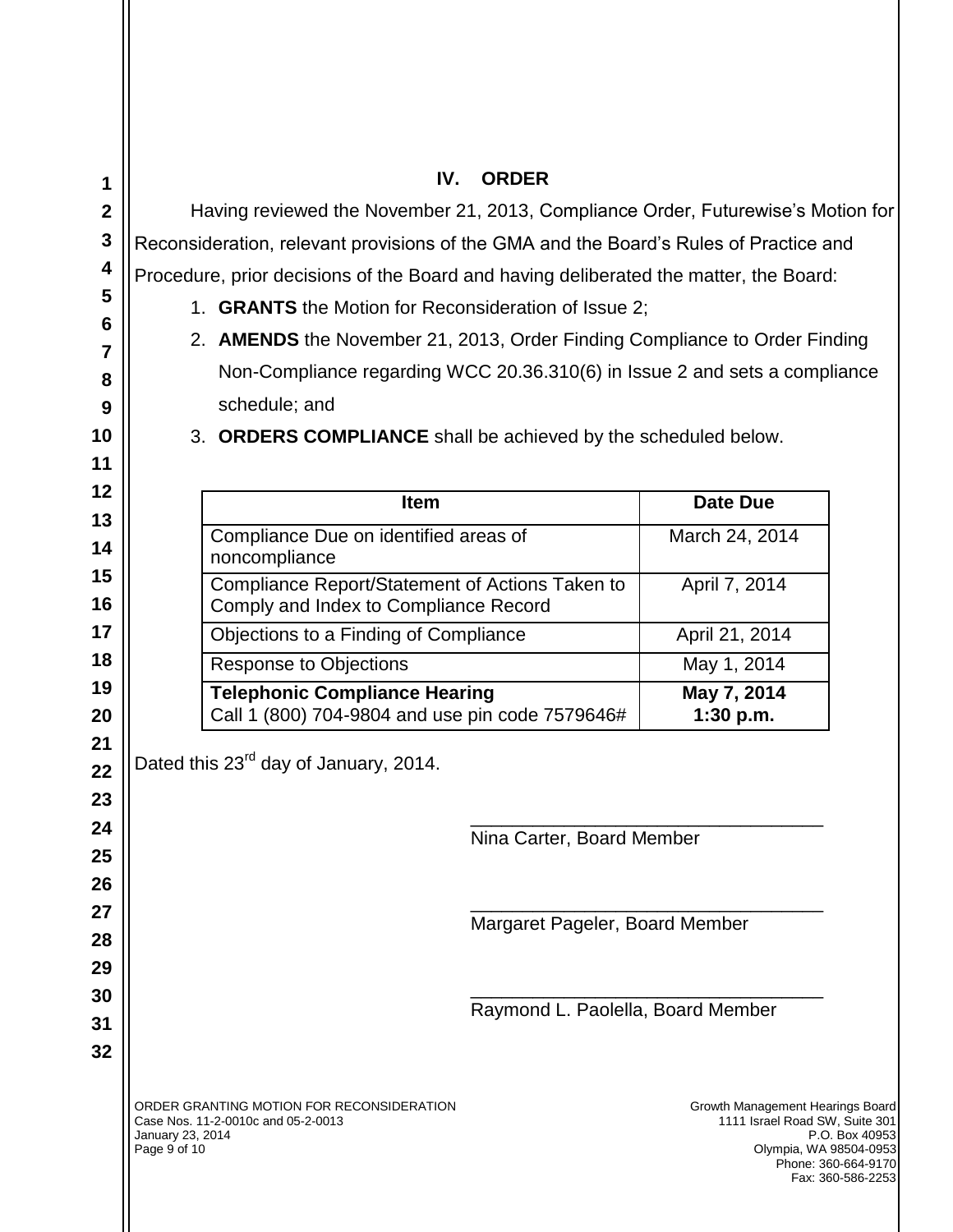| 1                       | Note: This is a final decision and order of the Growth Management Hearings Board                                                                                                                                                                                           |
|-------------------------|----------------------------------------------------------------------------------------------------------------------------------------------------------------------------------------------------------------------------------------------------------------------------|
| $\overline{2}$          | issued pursuant to RCW 36.70A.300.30                                                                                                                                                                                                                                       |
| $\overline{\mathbf{3}}$ |                                                                                                                                                                                                                                                                            |
| 4                       |                                                                                                                                                                                                                                                                            |
| 5                       |                                                                                                                                                                                                                                                                            |
| 6                       |                                                                                                                                                                                                                                                                            |
| 7                       |                                                                                                                                                                                                                                                                            |
| 8                       |                                                                                                                                                                                                                                                                            |
| 9<br>10                 |                                                                                                                                                                                                                                                                            |
| 11                      |                                                                                                                                                                                                                                                                            |
| 12                      |                                                                                                                                                                                                                                                                            |
| 13                      |                                                                                                                                                                                                                                                                            |
| 14                      |                                                                                                                                                                                                                                                                            |
| 15                      |                                                                                                                                                                                                                                                                            |
| 16                      |                                                                                                                                                                                                                                                                            |
| 17                      |                                                                                                                                                                                                                                                                            |
| 18                      |                                                                                                                                                                                                                                                                            |
| 19                      |                                                                                                                                                                                                                                                                            |
| 20                      |                                                                                                                                                                                                                                                                            |
| 21                      |                                                                                                                                                                                                                                                                            |
| 22                      |                                                                                                                                                                                                                                                                            |
| 23                      |                                                                                                                                                                                                                                                                            |
| 24                      |                                                                                                                                                                                                                                                                            |
| 25                      |                                                                                                                                                                                                                                                                            |
| 26                      |                                                                                                                                                                                                                                                                            |
| 27                      |                                                                                                                                                                                                                                                                            |
| 28                      |                                                                                                                                                                                                                                                                            |
| 29<br>30                |                                                                                                                                                                                                                                                                            |
| 31                      | <sup>30</sup> A party aggrieved by a final decision of the Board may appeal the decision to Superior Court within thirty                                                                                                                                                   |
| 32                      | days as provided in RCW 34.05.514 or 36.01.050. See RCW 36.70A.300(5) and WAC 242-03-970.<br>It is incumbent upon the parties to review all applicable statutes and rules. The staff of the Growth<br>Management Hearings Board is not authorized to provide legal advice. |
|                         | ORDER GRANTING MOTION FOR RECONSIDERATION<br>Growth Management Hearings Board<br>1111 Israel Road SW, Suite 301<br>Case Nos. 11-2-0010c and 05-2-0013<br>P.O. Box 40953<br>January 23, 2014                                                                                |
|                         | Page 10 of 10<br>Olympia, WA 98504-0953<br>Phone: 360-664-9170<br>Fax: 360-586-2253                                                                                                                                                                                        |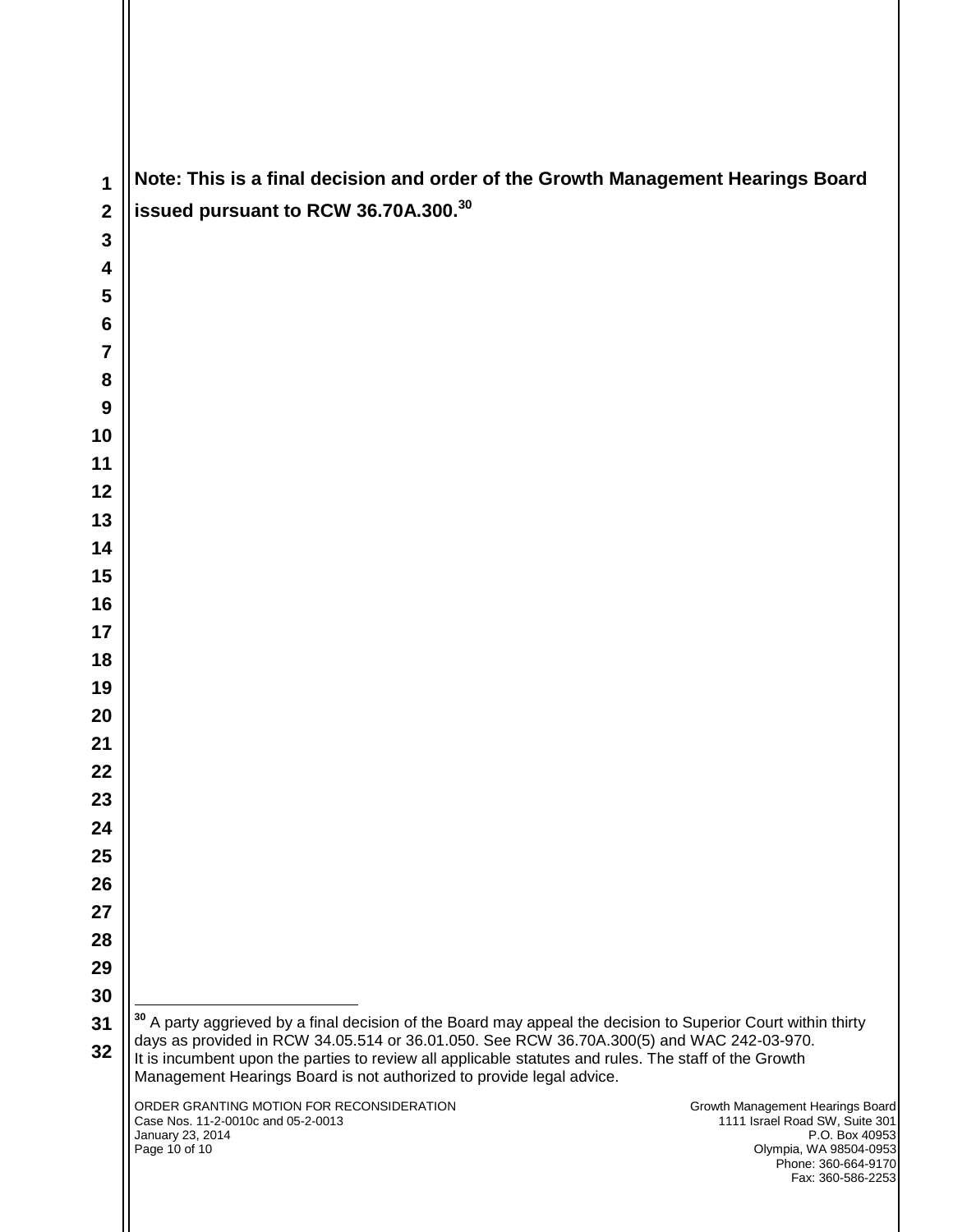|                       | BEFORE THE GROWTH MANAGEMENT HEARINGS BOARD                                                                                                                                                                     |                                                         |  |  |
|-----------------------|-----------------------------------------------------------------------------------------------------------------------------------------------------------------------------------------------------------------|---------------------------------------------------------|--|--|
| 1<br>$\boldsymbol{2}$ | <b>WESTERN WASHINGTON REGION</b>                                                                                                                                                                                |                                                         |  |  |
| 3                     |                                                                                                                                                                                                                 |                                                         |  |  |
| 4                     | <b>STATE OF WASHINGTON</b>                                                                                                                                                                                      |                                                         |  |  |
| 5                     | FUTUREWISE, GOVERNORS POINT                                                                                                                                                                                     |                                                         |  |  |
| 6                     | DEVELOPMENT COMPANY, TRIPLE R.                                                                                                                                                                                  | CASE Nos. 05-2-0013 and 11-2-0010c                      |  |  |
| $\overline{7}$        | RESIDENTIAL CONSTRUCTION, INC. AND<br>THE SAHLIN FAMILY, ERIC HIRST, LAURA                                                                                                                                      | <b>ORDER FINDING COMPLIANCE</b>                         |  |  |
| 8                     | LEIGH BRAKKE, WENDY HARRIS AND                                                                                                                                                                                  | REGARDING <sup>1</sup> ISSUES 1, 2, 3, 4, AND 8.        |  |  |
| 9                     | DAVID STALHEIM, AND CITY OF<br><b>BELLINGHAM.</b>                                                                                                                                                               |                                                         |  |  |
| 10                    |                                                                                                                                                                                                                 | And                                                     |  |  |
| 11                    | Petitioners,                                                                                                                                                                                                    | <b>FINDING NON-COMPLIANCE</b>                           |  |  |
| 12                    |                                                                                                                                                                                                                 | <b>REGARDING WCC 20.36.310(6)</b><br><b>IN ISSUE 2.</b> |  |  |
| 13                    | v.                                                                                                                                                                                                              |                                                         |  |  |
| 14                    | WHATCOM COUNTY,                                                                                                                                                                                                 | [Re: Ordinance Nos. 2013-028 and                        |  |  |
| 15                    | Respondent.                                                                                                                                                                                                     | 2013-043]                                               |  |  |
| 16                    |                                                                                                                                                                                                                 | (AS AMENDED ON RECONSIDERATION)                         |  |  |
| 17                    |                                                                                                                                                                                                                 |                                                         |  |  |
| 18<br>19              | THIS Matter came before the Board for hearing on November 1, 2013, following                                                                                                                                    |                                                         |  |  |
| 20                    | submittal of Whatcom County's Compliance Report <sup>2</sup> filed in response to the Board's                                                                                                                   |                                                         |  |  |
| 21                    | January 4, 2013, Compliance Order and Order Following Remand on Issue of LAMIRDs                                                                                                                                |                                                         |  |  |
| 22                    | (Compliance Order). The Compliance Report summarized amendments to the County's                                                                                                                                 |                                                         |  |  |
| 23                    | comprehensive plan and development regulations adopted in Ordinance Nos. 2013-028 and                                                                                                                           |                                                         |  |  |
| 24                    | 2013-043. Intervenors Boulos, et al. (Boulos), Fort Hill, LLC, et al. (Fort Hill), and Douglas                                                                                                                  |                                                         |  |  |
| 25<br>26              | Pullar (Pullar) filed responses in support of the Compliance Report on September 5, 2013.                                                                                                                       |                                                         |  |  |
| 27                    | Petitioners Futurewise, et al. (Futurewise) and Hirst, et al. (Hirst) each filed a Concurrence                                                                                                                  |                                                         |  |  |
| 28                    | with a Finding of Compliance in Part and Objection to a Finding of Compliance in Part on                                                                                                                        |                                                         |  |  |
| 29                    | September 19, 2013. Whatcom County, Fort Hill, Boulos and Pullar responded to                                                                                                                                   |                                                         |  |  |
| 30                    | Petitioners' objections on September 26, 2013. <sup>3</sup>                                                                                                                                                     |                                                         |  |  |
| 31                    |                                                                                                                                                                                                                 |                                                         |  |  |
| 32                    | As amended by the Board's Order on Reconsideration (January 23, 2013).<br><sup>2</sup> Whatcom County's Compliance Report filed September 5, 2013.                                                              |                                                         |  |  |
|                       | Whatcom County's Response to Objections to a Finding of Compliance (September 26, 2013). Fort Hill's<br>Response to Objections filed by Hirst and Futurewise (September 26, 2013). Intervenor Boulos's Response |                                                         |  |  |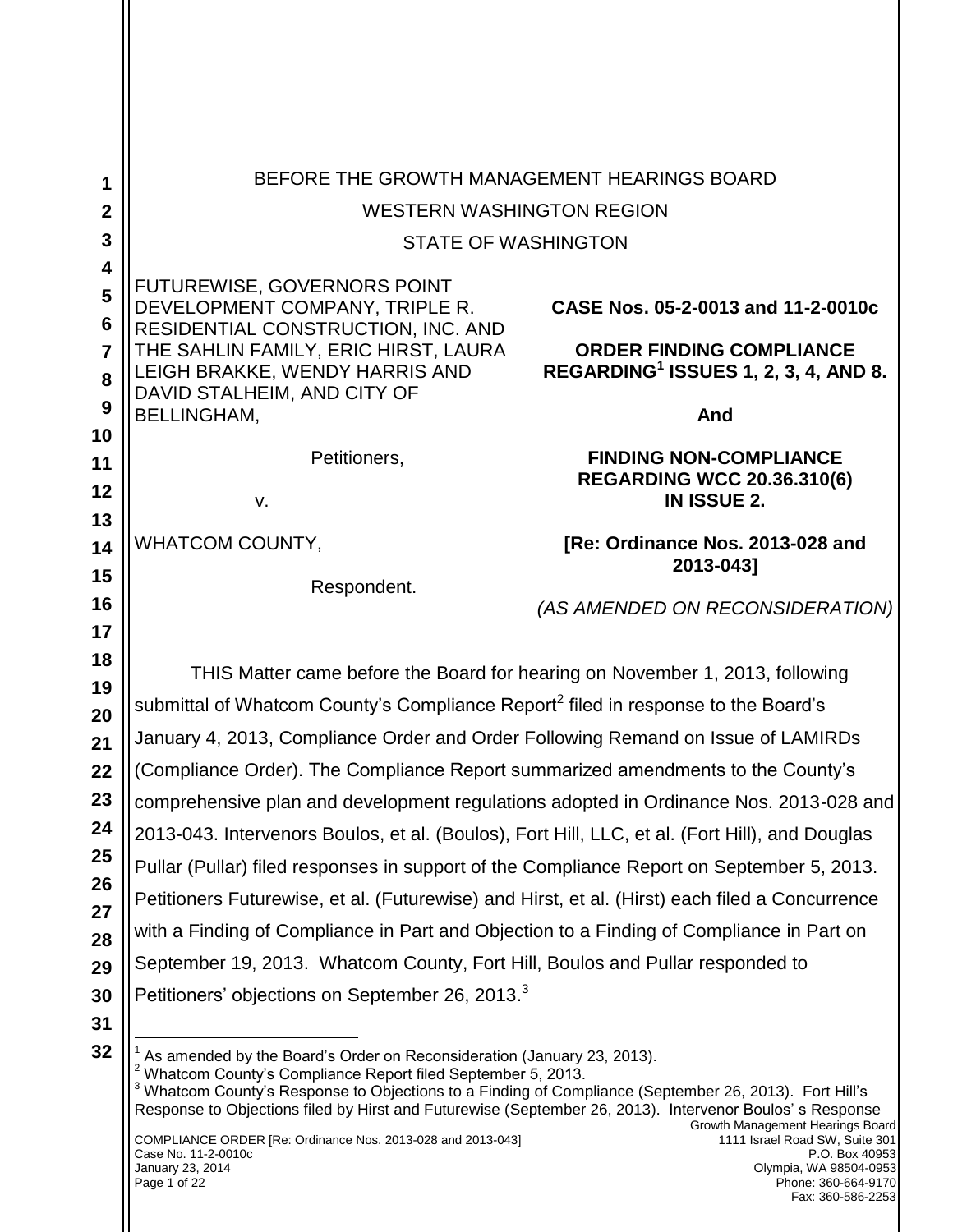The Compliance Hearing was held on November 1, 2013, at the Whatcom County Courthouse in Bellingham and was attended by Board members Nina Carter, Margaret Pageler, and Raymond Paolella, with Ms. Carter presiding. Petitioner Futurewise was represented by Tim Trohimovich. Petitioners Hirst, et al. were represented by Jean Melious. Whatcom County appeared through Whatcom County"s Prosecuting Attorney Karen Frakes. Intervenor Fort Hill, LLC, et al., Intervenor Marco A. Boulos, et al. and Intervenor Douglas Pullar were represented by Bradley Swanson and Kristen Reid.

On December 2, 2013, Petitioner Futurewise filed a timely Motion for Reconsideration.<sup>4</sup> Petitioners moved for reconsideration asserting the Board's November 21, 2013, Order did not decide the question about standards limiting units in rural clusters and requiring spacing between residential clusters in Whatcom County Code (WCC)  $20.36.310(6)$ .<sup>5</sup> Whatcom County did not respond to the Motion. On January 23, 2014, the Board issued this amended order finding compliance for Issues 1, 2, 3, and 8 and noncompliance for WCC 20.36.310(6) of Issue 2.

## **I. PROCEDURAL BACKGROUND**

Since 2005, Whatcom County has been in the process of updating its comprehensive plan (CP) and development regulations (DRs) to comply with the Growth Management Act. Over the past eight years, the County has made great strides in coming into compliance, but remains partially out of compliance.<sup>6</sup> After various appeals to Superior Court, Court of Appeals and our state Supreme Court,<sup>7</sup> the County has again amended its comprehensive

<sup>5</sup> Whatcom County Ordinance 2013-028, Ex. B at 10 of 14 (strike through version). Whatcom County Code 20.36.310 "(6) Design Standards – In order to preserve rural character, no more than 16 residential lots shall be permitted in one cluster and there shall be at least 500 feet of separation between any new clusters, except

COMPLIANCE ORDER [Re: Ordinance Nos. 2013-028 and 2013-043] Case No. 11-2-0010c January 23, 2014 Page 2 of 22

 $\overline{a}$ 

to Objections filed by Hirst and Futurewise (September 26, 2013). Pullar"s Response to Objections filed by Hirst and Futurewise (September 26, 2013).

<sup>4</sup> Futurewise Motion for Reconsideration, GMHB Case Nos. 05-2-0013 and 11-2-0010c, *Futurewise v. Whatcom County (Governor's Point Development Company)* (December 2, 2013).

when the cluster subdivision is located on a parcel or contiguous parcels in the same ownership, greater than 20 acres." (underline shows amendment by Whatcom County).

<sup>6</sup> *Futurewise v. Whatcom County*, WWGMHB Case No. 05-2-0013, Final Decision/Order (September 20, 2005). 7 *See Gold Star Resorts, Inc., v. Futurewise*, 140 Wn. App. 378, 166 P.3d 748 (2007); *Gold Star Resorts, Inc., v. Futurewise*, 167 Wn.2d 723, 222 P.3d 791 (2009).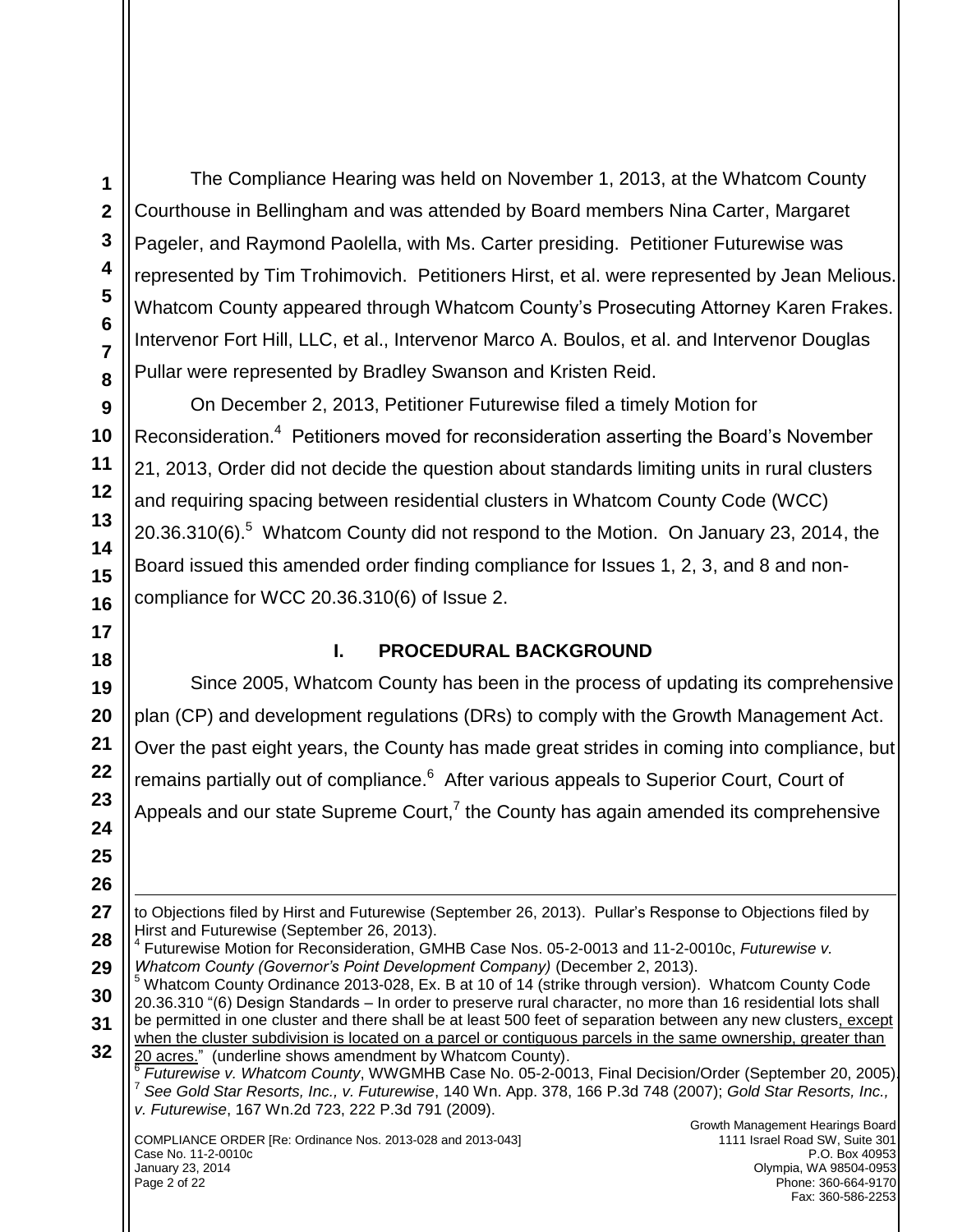**1 2** plan, development regulations, and zoning map in response to the Board"s latest Compliance Order.<sup>8</sup>

In the January 4, 2013, Compliance Order, the Board found several issues stipulated to be in compliance,<sup>9</sup> four issues in compliance<sup>10</sup> and these remaining eight issues to be resolved:<sup>11</sup>

Issue 1: Variety of Rural Densities Issue 2: Lot Clustering Issue 3: Water Resources Measures for Lake Whatcom Issue 4: LAMIRDS: Rural Neighborhoods/RRDO Designation/Boundaries *Fort Bellingham/Marietta, North Bellingham, and Welcome* Issue 5: Type I, II and III LAMIRDS "Exemptions" and "Small Scale Standards" Issue 6: Logical Outer Boundaries (LOB) – *Smith & Guide Meridian* Issue 7: Logical Outer Boundaries (LOB) – *Birch Bay/Lynden & Valley View* Issue 8: Water Transmission Lines In its January 4, 2013, Order, the Board imposed invalidity on the following:<sup>12</sup> • County's development regulations relating to Type I LAMIRDs; Logical outer boundaries of Birch Bay/Lynden/Valley View LAMIRD, Smith-Guide Meridian LAMIRD, Fort Bellingham, North Bellingham and Welcome LAMIRDs; Exceptions allowed in WCC 20.80.100(2), (3), and (4) for square footage, uses and types of businesses for Type I and Type III LAMIRDs and exceptions to the "small scale" requirement of Type II LAMIRDs $^{13}$ ; and Sections of the County"s code referencing WCC 20.80.100(2), (3), and (4). **II. PRELIMINARY MATTERS Request to take official notice** The County requested the Board to take official notice of Auditor File No.

2040305824 for the Greens at Loomis Trail Division 1 and Auditor File No. 2050804976 for  $\overline{a}$ 

<sup>8</sup> GMHB Compliance Order and Order Following Remand on Issue of LAMIRDs (January 4, 2013).

<sup>9</sup> Id. at 11-14, Issues Stipulated by Parties to be in Compliance by Ordinance 2012-032.

<sup>10</sup> *Id.* at 85, Issues found in compliance by the Board: Structure of cross-referencing plan and rural lands narrative; population allocation; visual compatibility; and critical areas measures for Chuckanut Wildlife Corridor.

**30** *Id.* at 85-88.

<sup>12</sup> *Id*. at 88-93.

**31 32** <sup>13</sup> *Id.* at 91: However, the County also adopted WCC 20.80.100(2), (3), and (4) allowing exceptions to the square footage, uses, and types of businesses for Type I and Type III LAMIRDs that exceed what the statute allows. WCC 20.80.100(2) also allows exceptions to the "small scale" requirement of Type II LAMIRDs. The Board imposes invalidity on WCC 20.80.100(2), (3), and (4) until the County corrects its development regulations to contain Type I, II, and III LAMIRDs within the confines of RCW 36.70A.070(5)(d)(i)(ii) and (iii).

COMPLIANCE ORDER [Re: Ordinance Nos. 2013-028 and 2013-043] Case No. 11-2-0010c January 23, 2014 Page 3 of 22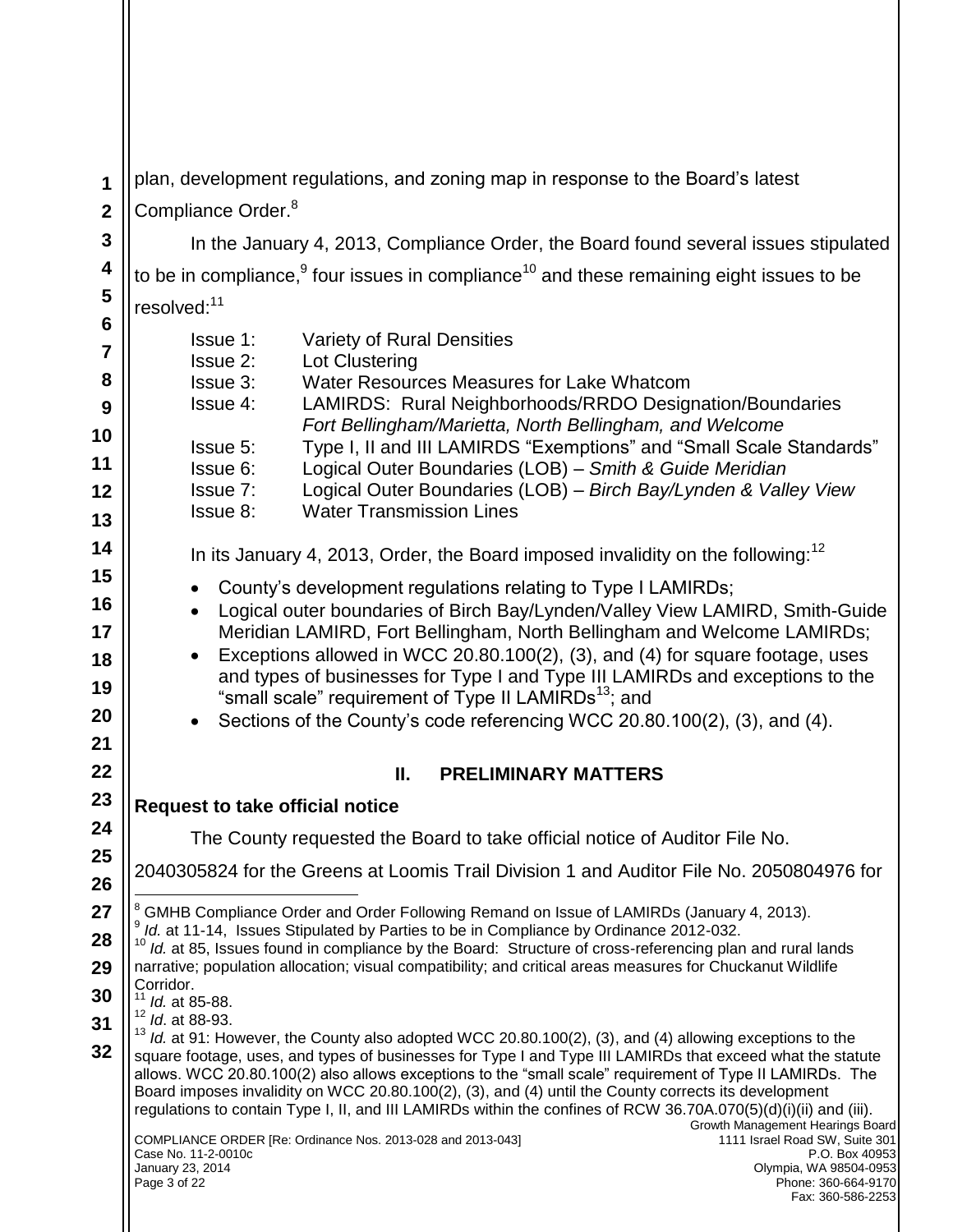the Greens at Loomis Trail Division 2. $14$  Upon review of these documents, the Board finds that these documents assist the Board in making its compliance determination with respect to rural cluster regulations. The Board takes official notice of the Auditor files.

## **Intervenors' Participation**

Intervenor Fort Hill is a property owner in one of the Rural Neighborhoods considered in Legal Issue 4. Fort Hill supports the County"s action to achieve compliance. Petitioners stipulated that the County"s adoption of Ordinance 2013-028 complied with the GMA as set forth in the January 4, 2013, Compliance Order. Because there was no dispute on this matter, the Board did not hear oral argument from the parties or Intervenor Fort Hill.

Intervenors Pullar and Boulos are property owners in the vicinity of the LAMIRDs considered in Legal Issues 6 and 7, respectively. The County acknowledges it has taken no legislative action to achieve compliance with the January 4, 2013 Compliance Order as to these LAMIRDs. Thus there is no CP or DR amendment before the Board for its consideration at this time. Therefore the Board did not hear oral argument or consider briefings and submittals of the parties, including Intervenors Pullar and Boulos.<sup>15</sup>

# **Motion for Stay on Issues 5, 6, and 7**

Under RCW 34.05.467, a party may submit to the presiding or reviewing officer, as is appropriate to the stage of the proceeding, a petition for stay of effectiveness of a final order within ten days of its service unless otherwise provided by statute or stated in the final order. In addition, pursuant to RCW 34.05.550(1), an agency "may grant a stay, in whole or in part, or other temporary remedy." The Board"s rules of procedure at WAC 242-03-860 set criteria for issuance of a stay.

On October 15, 2013, Whatcom County and Intervenors submitted a Joint Motion Requesting a Stay of Compliance Proceedings on Issues Raised in Petitions for Review.<sup>16</sup> The County requested a stay for Issue 5 regarding LAMIRD development regulations and

 $\overline{a}$ 

<sup>&</sup>lt;sup>14</sup> Whatcom County Response to Objections to Findings of Compliance (September 26, 2013) at 11. <sup>15</sup> *See* Order Finding Continuing Non-Compliance, Extending Invalidity, and Granting Stay of Compliance Schedule (November 8, 2013).

<sup>&</sup>lt;sup>16</sup> Filed October 15, 2013, by Whatcom County and Attorneys for Intervenors.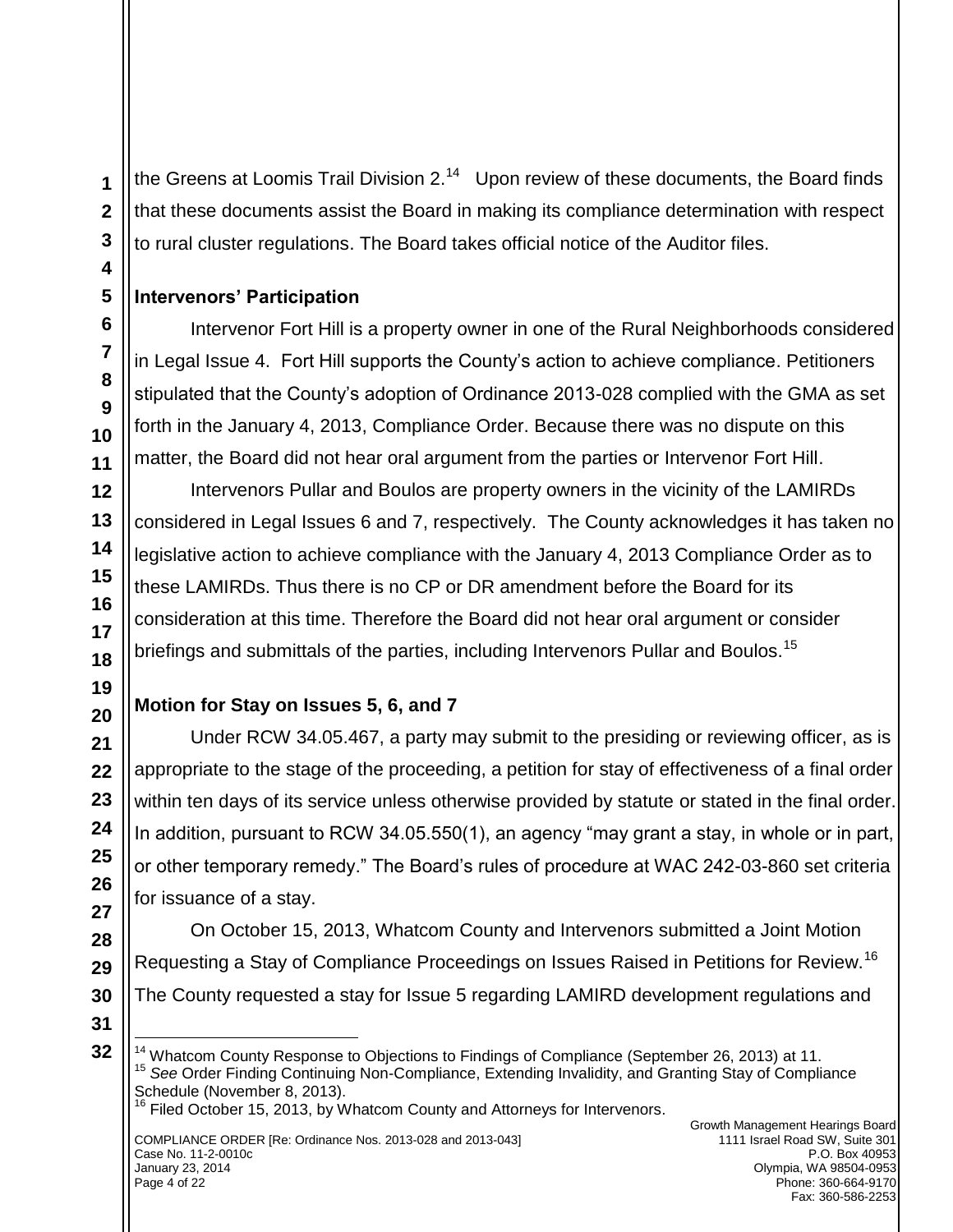Issues 6 and 7 regarding boundaries for Birch Bay-Lynden Valley View LAMIRD and Smith/Guide Meridian LAMIRD. Hirst opposed the motion.<sup>17</sup>

At the November 1, 2013, compliance hearing, the Board allowed oral argument on the joint motion requesting a stay. At the compliance hearing, the County conceded it did not take action on Issues 5, 6, and 7 to comply with the Board"s January 4, 2013 Compliance Order. After deliberation, the Board issued an oral ruling and then on November 8, 2013, issued a written order finding that Whatcom County had not taken action to achieve compliance with the Board"s January 4, 2013, Compliance Order concerning:

- LAMIRD DRs Legal Issue 5 Type I, II, and III LAMIRDs "Exemptions" and "Small Scale Standards;" and
- LAMIRD LOBs Legal Issue 6 Logical Outer Boundaries (LOB) *Smith & Guide Meridian* and Legal Issue 7 – Logical Outer Boundaries – *Birch Bay/Lynden & Valley View*.

The Board found the County in continuing non-compliance and made a continuing determination of invalidity concerning the three issues. The Board"s January 4, 2013 order remains in effect until the County takes compliant action or the issues are resolved by a final ruling of the court. The Board granted a stay of the compliance schedule for the County"s compliance actions concerning LAMIRD DRs and LAMIRD LOBs pending final determination by the court.<sup>18</sup>

## **III. PRESUMPTION OF VALIDITY, BURDEN OF PROOF, AND STANDARD OF REVIEW**

After the Board has entered a finding of noncompliance, the local jurisdiction is given a period of time to adopt legislation to achieve compliance.<sup>19</sup> After the period for compliance has expired, the Board is required to hold a hearing to determine whether the

<sup>18</sup> Order Finding Continuing Non-Compliance, Extending Invalidity, and Granting a Stay of Compliance Schedule, Case No. 11-2-0010c and 05-2-0013 (November 8, 2013).  $19$  RCW 36.70A.300(3)(b).

 $\overline{a}$ <sup>17</sup> Hirst Opposition to Joint Motion Requesting a Stay of Compliance Proceedings on Issues Raised in Petitions for Review (October 21, 2013) at 3.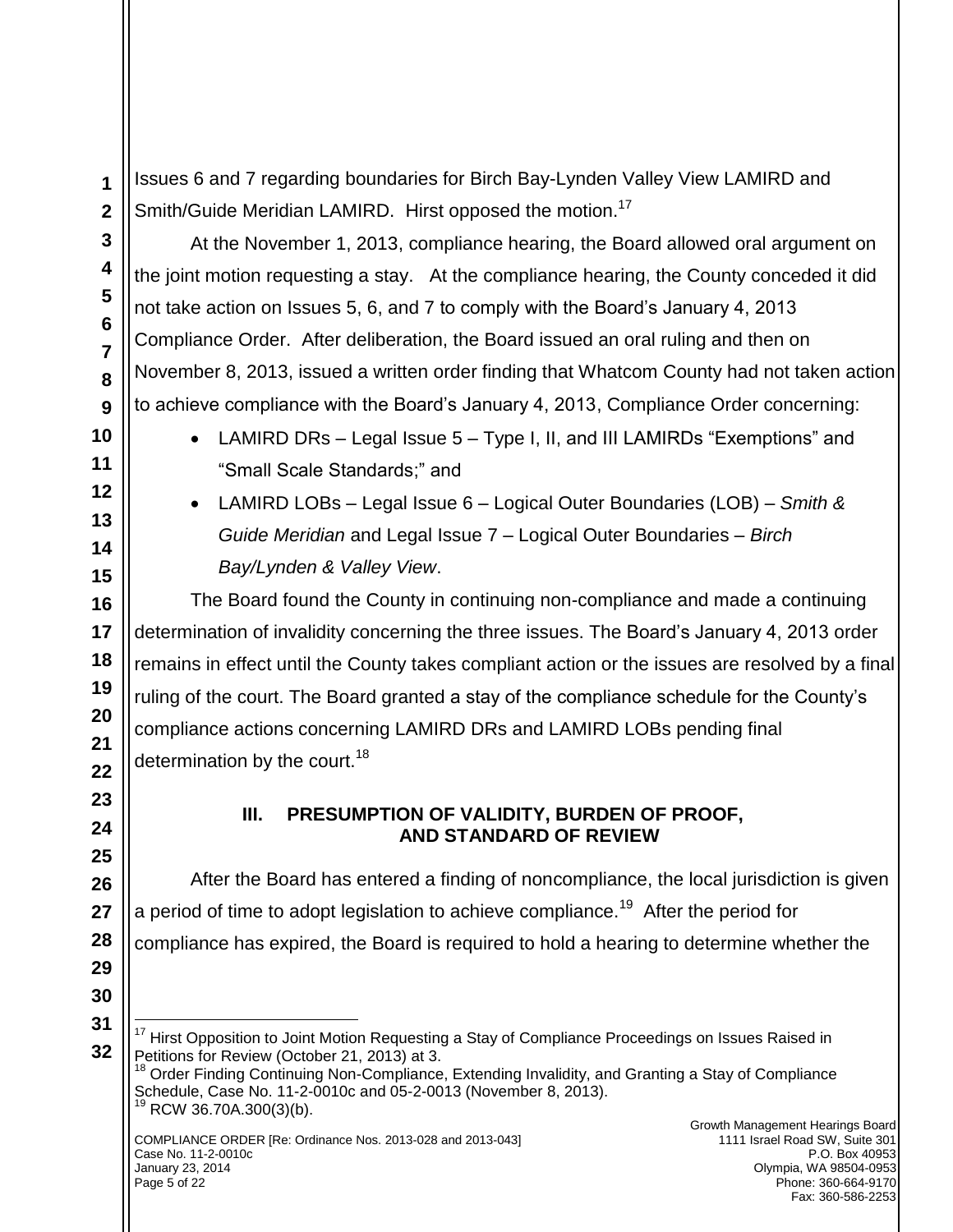local jurisdiction has achieved compliance. $^{20}$  For purposes of Board review of the comprehensive plans and development regulations adopted by local governments in response to a non-compliance finding, the presumption of validity applies and the burden is on the challenger to establish that the new adoption is clearly erroneous in view of the entire record before the board and in light of the goals and requirements of the GMA.<sup>21</sup>

In order to find the County"s action clearly erroneous, the Board must be "left with the firm and definite conviction that a mistake has been made. $^{22}$  Within the framework of state goals and requirements, the Board must grant deference to local governments in how they plan for growth.<sup>23</sup> In sum, during compliance proceedings the burden remains on the Petitioner to overcome the presumption of validity and demonstrate that **any action** taken by the County is clearly erroneous in light of the goals and requirements of chapter 36.70A RCW (the Growth Management Act).<sup>24</sup> Where not clearly erroneous and thus within the framework of state goals and requirements, the planning choices of the local government must be granted deference.

Petitioner Futurewise asserts in its brief that "the burden is initially on the County" as to compliance.<sup>25</sup> The Board disagrees and finds no support in the GMA for this assertion. Under RCW 36.70A.320(4), a county "subject to a determination of invalidity made under RCW [36.70A.300](http://apps.leg.wa.gov/rcw/default.aspx?cite=36.70A.300) or [36.70A.302](http://apps.leg.wa.gov/rcw/default.aspx?cite=36.70A.302) has the burden of demonstrating that the ordinance or resolution it has enacted in response to the determination of invalidity will no longer substantially interfere with the fulfillment of the goals of" the GMA. The County"s burden under RCW 36.70A.320(4) is limited to *invalidity* determinations under the standard in RCW 36.70A.302(1), and this burden of the County does not apply to *compliance*  determinations. As to *compliance*, the burden is always on the Petitioner to overcome the presumption of validity and demonstrate that **any action** taken by the County in an attempt

**29 30**

 $\overline{a}$ 

**31 32**

 $^{20}$  RCW 36.70A.330(1) and (2).

COMPLIANCE ORDER [Re: Ordinance Nos. 2013-028 and 2013-043] Case No. 11-2-0010c January 23, 2014 Page 6 of 22

RCW 36.70A.320 $(1)$ ,  $(2)$ , and  $(3)$ .

<sup>22</sup> *Department of Ecology v. PUD1*, 121 Wn.2d 179, 201, 849 P.2d 646 (1993).

<sup>&</sup>lt;sup>23</sup> RCW 36.70A.3201.

<sup>&</sup>lt;sup>24</sup> RCW 36.70A.320(2).

<sup>&</sup>lt;sup>25</sup> Futurewise's Concurrence with a Finding of Compliance in Part and Objection to a Finding of Compliance in Part, pp. 2, 15, and 16, September 19, 2013.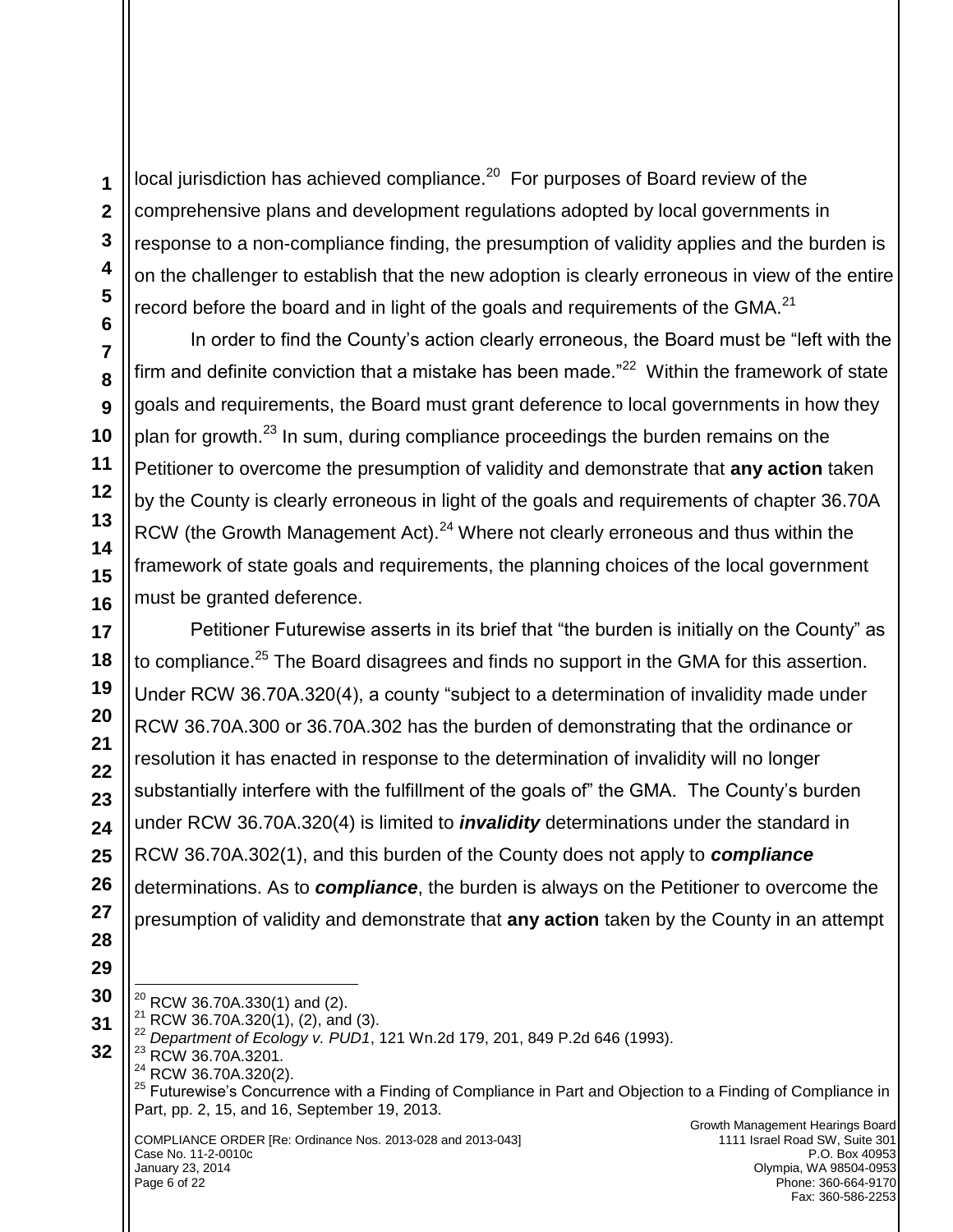to achieve compliance is clearly erroneous in light of the goals and requirements of the  $GMA<sup>26</sup>$ 

#### **IV. DISCUSSION AND ANALYSIS**

#### **Issue 1:**

## **Variety of Rural Densities**

In its January 4, 2013, Compliance Order the Board found "Ordinance 2012-032 still contains no criteria differentiating R5 and R10 that would assure long-term continuance of any rural lots larger than R5. $^{27}$  In its conclusions, the Board found "The rural element of Whatcom"s Plan as amended by Ordinance 2012-032 fails to provide a variety of rural densities in that it lacks measures to protect rural character or contain rural development at any lesser densities than 1du/5ac. Thus Ordinance 2012-032 fails to comply with RCW 36.70A.070(5)(b) and RCW 36.70A.070(5)(c)(i) and (ii)."<sup>28</sup>

## **Applicable law:**

RCW 36.70A.070(5)(b) Rural development. The rural element shall permit rural development, forestry, and agriculture in rural areas. The rural element shall provide for a variety of rural densities, uses, essential public facilities, and rural governmental services needed to serve the permitted densities and uses. To achieve a variety of rural densities and uses, counties may provide for clustering, density transfer, design guidelines, conservation easements, and other innovative techniques that will accommodate appropriate rural densities and uses that are not characterized by urban growth and that are consistent with rural character.

RCW 36.70A.070(5)(c) Measures governing rural development. The rural element shall include measures that apply to rural development and protect the rural character of the area, as established by the county, by: (i) Containing or otherwise controlling rural development; (ii) Assuring visual compatibility of rural development with the surrounding rural area;

**31 32**

 $\overline{a}$ 

<sup>28</sup> *Id.* at 86.

<sup>26</sup> Where the jurisdiction has taken **no action** to cure the previously-determined non-compliance, the finding of non-compliance is continued and must be transmitted to the governor. RCW 36.70A.330(3).  $27$  GMHB Compliance Order (January 4, 2013) at 31.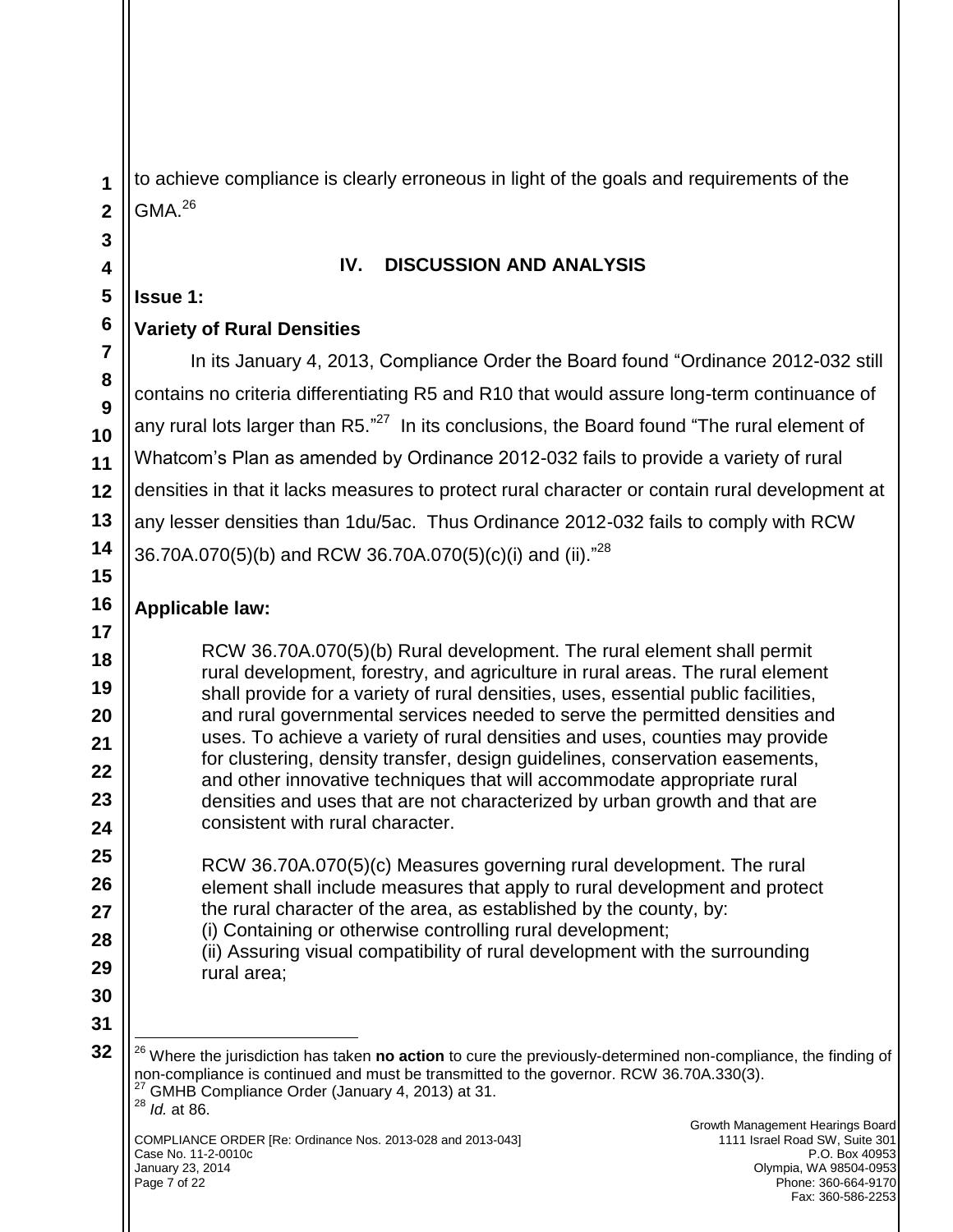## **County Action and Petitioners' Response**

To comply with the GMA, the County adopted Ordinance 2013-028 containing new criteria to ensure preservation of R10A zoning.<sup>29</sup> The County explained their action addressed the Board"s concern that 21.8% of the rural area, currently zoned for R10A, could be rezoned to allow higher rural densities. The County amended its CP"s introductory section for rural areas<sup>30</sup> and changed Policy 2GG-3 to include criteria for rezone requests in the R10A zone. $31$  These amendments only allow rezones for properties that are located, as of 2013, adjacent to property with higher rural densities. The amendment prohibits rezones for property in Urban Growth Area reserves or rural study areas.<sup>32</sup> The County clarified that if it "assum[ed] the highly unlikely scenario that every eligible acre was in fact rezoned, the R10A acreage, currently comprising 21.8% of all rural lands, would never comprise less than 20.6% of all rural lands."<sup>33</sup>

Petitioner Futurewise made the following arguments: It appreciated the County"s addition of criteria for R10A rezones, but they believe the criteria continue to violate the GMA. Hirst concurred with Futurewise's position.<sup>34</sup> Futurewise maintains the criteria still violate GMA"s definition of "rural character" because the rezoned properties, even if limited to those in 2013 adjacent to denser rural properties, will become too dense compared to existing densities in the rural area. Futurewise argued the criteria used to calculate allowable density for proposed rezones should not reference adjacent existing LAMIRDs, urban growth areas (UGA), small lots or 7.5-acre lots. By including these more dense areas in calculating the number of lots for rezoned R10A properties, Futurewise claims the County increases density beyond the existing rural character. Also according to Futurewise, conversely to including the more dense properties, the County excluded larger "reserve

 $\overline{a}$ <sup>29</sup> Whatcom County Compliance Report at 2 and Ex. R-127.

<sup>&</sup>lt;sup>30</sup> *Id.* at 3. "Portions of the rural area that historically contain larger lots have been zoned for densities of one dwelling per ten acres. These areas provide for a variety of densities important to the rural character and shall be retained. Rezones from R10A to allow higher densities are limited to those R10A areas that are adjacent to established higher densities." Ex. R-127; Ex. A, p. 8.

<sup>31</sup> *Id*. at 3-4 and Ex. R-127; Ex. A, p. 8-9.

<sup>32</sup> *Id.* at 4. <sup>33</sup> *Id.* at 4.

<sup>&</sup>lt;sup>34</sup> Hirst Objections to Compliance (September 19, 2013) at 6.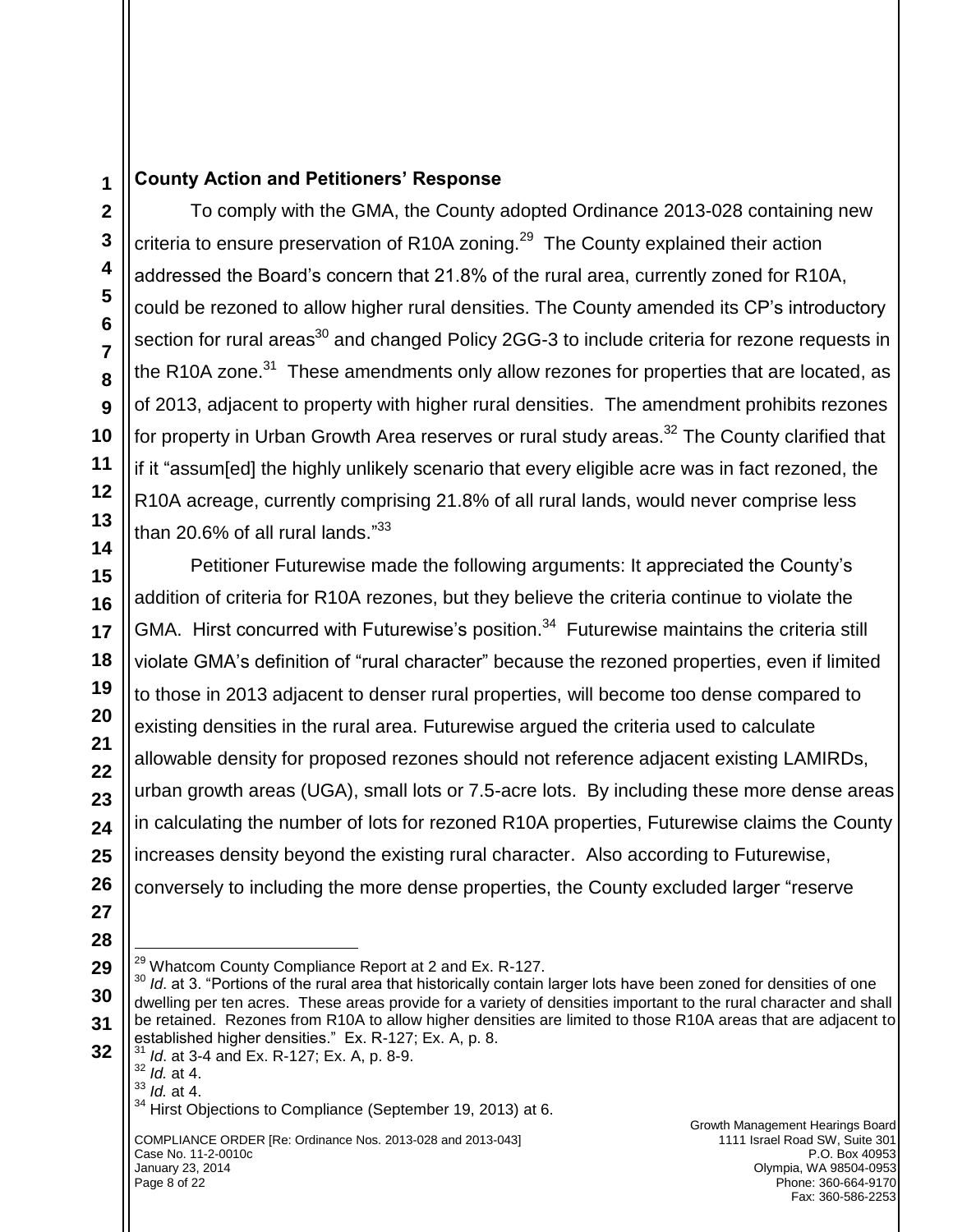areas" when calculating the average lot size. $35$  Futurewise asserts the criteria for calculating lots violates RCW 36.70A.070(5)(b) because rural densities cannot be characterized by urban growth<sup>36</sup> and using small lots, LAMIRDs, and urban lots to calculate rural densities is clearly erroneous.

Instead, Futurewise recommended the County use average developed density of adjacent parcels to calculate density in proposed rezones, rather than average size of adjacent parcels. Their assumption is that the rural area has many large, intact properties which may have been subdivided, but not yet developed. By using the current built density of developed and undeveloped properties, the County would be preserving current rural character and the visual landscape as it exists in 2013. Futurewise supported the "staff"s efforts to focus this criterion on built density because it is built density that actually changes rural character."<sup>37</sup> Using current density, rather than parcel size, would reflect the actual built environment in the rural area, and retain visual compatibility, rather than increase rural density based on yet-to-be developed lots in the rural area. $^{38}$ 

Lastly, Futurewise argues the County did not consider protecting rural character as outlined in the County's comprehensive plan<sup>39</sup> when it adopted criteria for rezoning R10A parcels. They argue the comprehensive plan includes policy statements that the rural area must be compatible with wildlife, protect ground and surface water, and reduce the inappropriate conversion of undeveloped land. $^{40}$  The rezone criteria do not reflect the

<sup>36</sup> RCW 36.70A.070(5).

<sup>38</sup> *Id.* Ex. C-844 at 4.

 $\overline{a}$  $35$  Futurewise Concurrence with Objection to Compliance Finding at 6-7.

<sup>&</sup>lt;sup>37</sup> Futurewise Concurrence with Objection to Compliance Finding, Letter to Whatcom County Commissioners, Ex. C-844 at 2.

<sup>39</sup>*Whatcom County Comprehensive Plan Chapter Two: Land Use* at 72; *See* Policy 2DD-2: "**Protect the character of the rural area through the County's development regulations**. In addition to the policies of this plan that provide measures governing rural development, the following County"s key development regulations are incorporated into this plan by reference to assure that the plan contains measures to protect rural character."

<sup>40</sup> Futurewise Concurrence with Objection to Compliance at 8. *See also* Whatcom County"s *Comprehensive Land Use Plan,* Chapter 2, *Land Use, Rural Character and Lifestyle* at 2-72 "In the rural element of this chapter, Whatcom County establishes policy consistent with the findings of the legislature and with the above vision of rural character and lifestyle that will: Help preserve rural-based economies and tradition lifestyles; Encourage the economic prosperity of rural residents; Foster opportunities for small-scale, rural-based employment and self-employment; Permit the operation of rural-based agriculture, commercial, recreational, and tourist businesses that are consistent with existing and planned land use patterns; Be compatible with the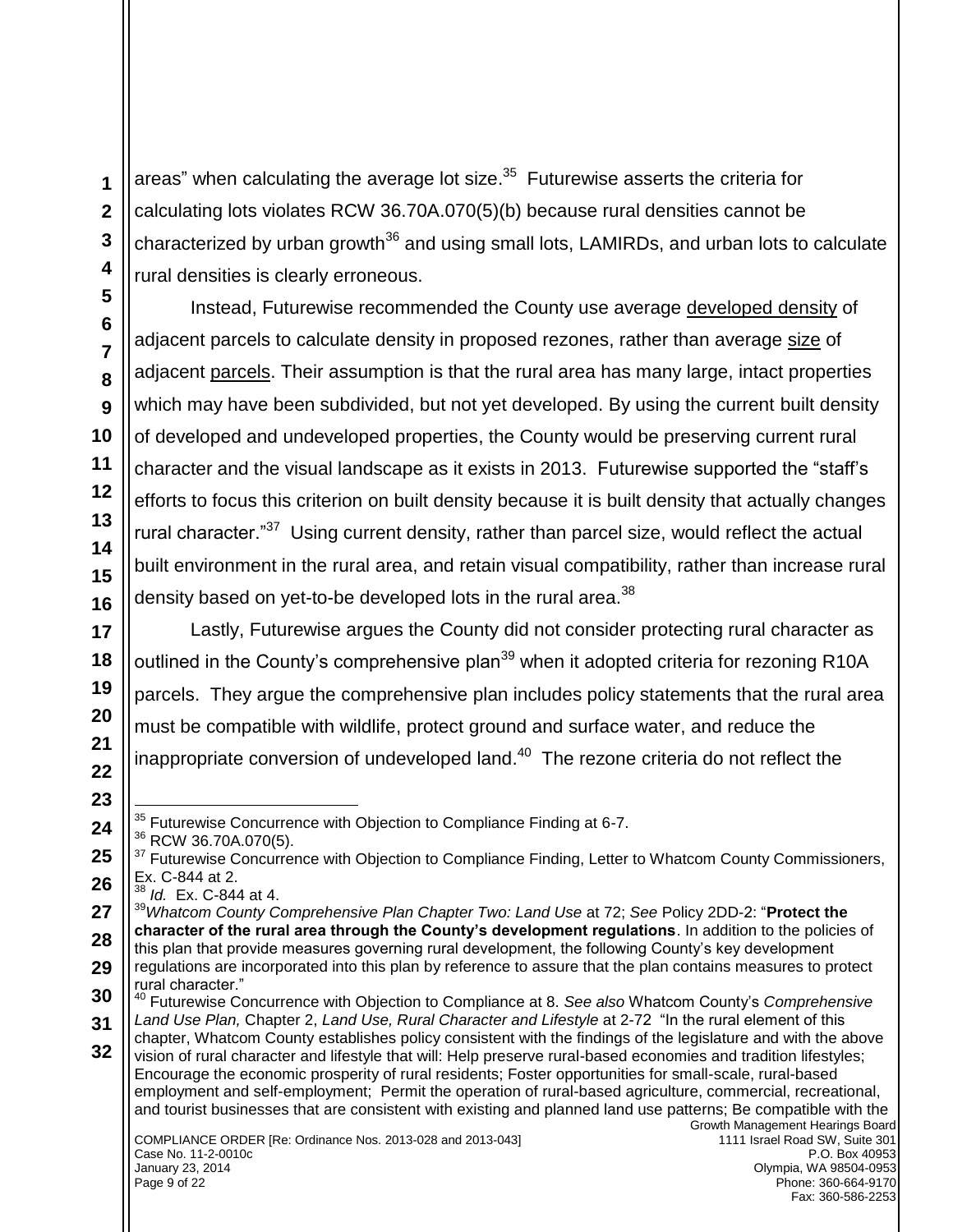$\overline{a}$ 

County"s policies for development compatible with wildlife habitat, water availability, or inappropriate conversion of land to sprawling development. Futurewise concludes that a decline from 21.8 percent to 20.6 percent means a decline in over two square miles of rural areas from R10A to R5A.<sup>41</sup>

The County's reply to Petitioner is that the rezone criteria do not in and of themselves create development; rezone criteria simply allow for the possibility of development.<sup>42</sup> The County asserts that only when the County receives an application for development should it begin the process of analyzing wildlife or water requirements. At that time, the critical areas ordinance and evidence of water availability will be applied to the applicant. The matter of water sufficiency is on appeal through the Board"s Case No. 12-2-0013. Finally, the County explains that the Board is not in the position to make policy choices which should be left to County elected officials. Rather, the Board must determine if the County met the GMA requirements.

## **Board Discussion and Conclusion**

The Board"s concern in its January 4, 2013, Compliance Order was that the County did not have a method by which to prevent all R10A parcels from becoming R5A, thus not assuring a variety of rural densities. With the adoption of criteria in Ordinance 2013-028, the County preserves some R10A parcels to maintain a variety of rural densities. Petitioner argues that the criteria for calculating lots violates RCW 36.70A.070(5)(b) because rural densities cannot be characterized by urban growth; however, this statute does not specify how a County must calculate its density, merely that it must have a variety of rural densities and uses that are not characterized by urban growth. Here the County has chosen to impose criteria that keep at least 20% of its rural area in 10 acre parcels or larger in the rural area. Petitioners have not carried their burden of proof by coming forward with substantial evidence showing that the County has failed to provide for a variety of rural densities and uses. Petitioners disagree with the percentage of the County in R10A as compared to R5A,

use of the land by wildlife and for fish and wildlife habitat; Foster the private stewardship of the land and preservation of open space, and Enhance the rural sense of community and quality of life." <sup>41</sup> Futurewise Concurrence with and Objection to Compliance Finding at 11.

<sup>42</sup> Whatcom County"s Response to Objections (September 26, 2013) at 9.

COMPLIANCE ORDER [Re: Ordinance Nos. 2013-028 and 2013-043] Case No. 11-2-0010c January 23, 2014 Page 10 of 22

Growth Management Hearings Board 1111 Israel Road SW, Suite 301 P.O. Box 40953 Olympia, WA 98504-0953 Phone: 360-664-9170 Fax: 360-586-2253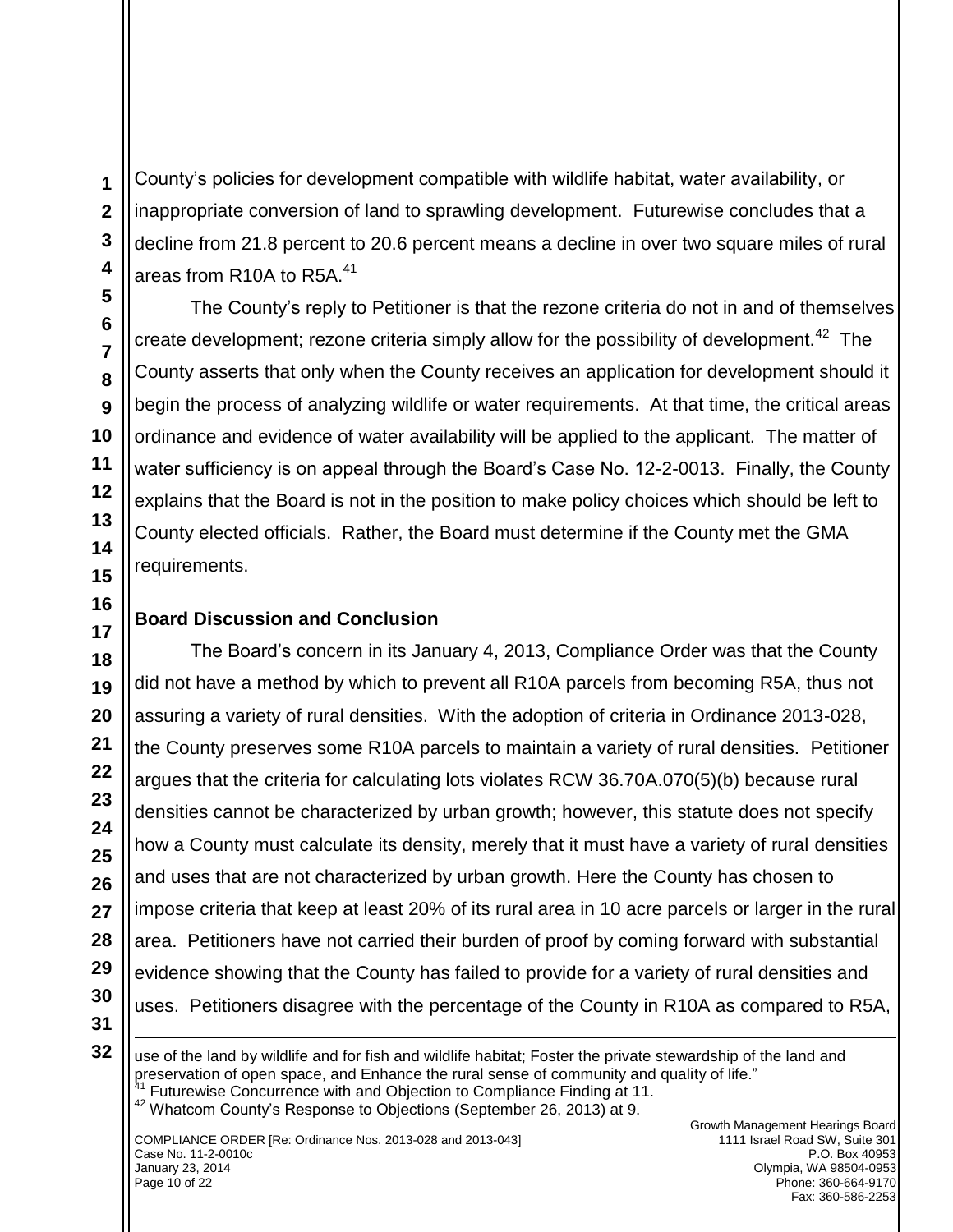but failed to prove that the County"s latest criteria will thwart the continuance of a **variety** of rural densities. The Board cannot substitute its judgment for that of the County"s elected decision makers, and Petitioners have not pointed to substantial evidence that the County"s chosen mix of densities violates RCW 36.70A.070(5)(b).

As to Petitioner's argument about maintaining rural character through conserving wildlife habitat, the Board notes that wildlife habitat protections, as listed in the County"s comprehensive plan Land Use Chapter, are targeted toward endangered and listed species.<sup>43</sup> In addition, the County's Environmental Chapter includes Policy 11H-6 requiring "Consider[ation of] sensitive fish, shellfish, and wildlife species and their habitats when establishing zoning densities and patterns."<sup>44</sup> Thus, in spite of Petitioner's argument that the Washington State Department of Fish and Wildlife"s report demonstrates adverse effects of development on wildlife and Petitioner"s argument that the County should have wildlife conservation planning to counter more density, the County does have land use and environmental policies for threatened or endangered species and a consideration of habitat when creating zoning densities. The Petitioners have not offered substantial evidence that the County"s policies violate RCW 36.70A.070.

In regard to water resources, the County noted this issue has been appealed through GMHB Case No. 12-2-0013. The outcome of that case may determine the County"s response to Petitioner"s claim that the County"s rural density policies and regulations do not

Phone: 360-664-9170 Fax: 360-586-2253

**1**

Page 11 of 22

COMPLIANCE ORDER [Re: Ordinance Nos. 2013-028 and 2013-043] Case No. 11-2-0010c January 23, 2014 Growth Management Hearings Board 1111 Israel Road SW, Suite 301 P.O. Box 40953 Olympia, WA 98504-0953  $\overline{a}$ <sup>43</sup> Whatcom County Comprehensive Plan, Chapter 2 *Land Use* at 2-17 **Goal 2M: "Protect and encourage restoration of habitat for fish and wildlife populations.** Policy 2M-1: Ensure that new land uses do not degrade habitat of *threatened and endangered species*. Policy 2M-2: Ensure that existing land uses do not cause further degradation of habitat for *threatened and endangered species*. Policy 2M-3: Develop educational tools and incentives to encourage existing land uses to restore degraded habitat to properly functioning conditions, **especially for threatened and endangered species.** Policy 2M-4: Place a note on all permits issued by the County for clearing or development activity within ¼ mile of the documented habitat of *threatened or endangered species*, as shown on the county fish Distribution Map, alerting the property owner to the presence of these species. Policy 2M-5: Require subdivisions and short plats to be designated in a manner to protect fish habitat and water quality when a fish bearing stream or river passes through the site." *See also* Chapter 11 *Environment* at 11-7 Policy 11A-9: "Cooperate with state and federal agencies and neighboring jurisdictions to identify and *protect threatened and endangered* fish and wildlife species and their habitats." <sup>44</sup> Whatcom County Comprehensive Plan Chapter 11 at 11-22 Policy 11H-6: "*Consider* sensitive fish, shellfish, and wildlife species and their habitats when establishing zoning densities and patterns."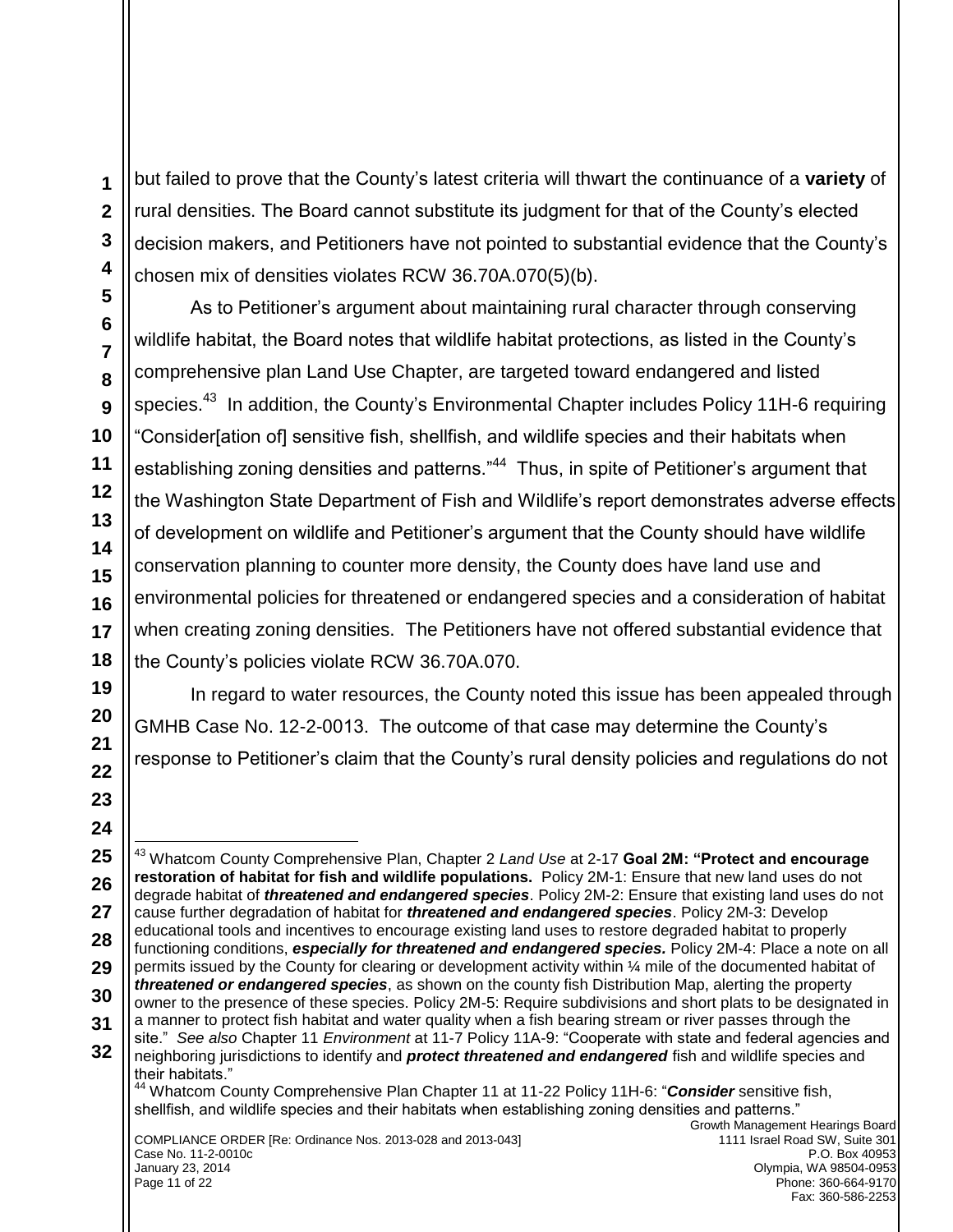properly consider water quality or availability. The Board defers ruling on those water resource issues until the hearing in Case No. 12-2-0013.

The Board finds and concludes Ordinance 2012-028 has established criteria differentiating R5A and R10A, and Petitioners failed to satisfy their burden to prove that these new criteria will not achieve a variety of rural densities **under** RCW 36.70A.070(5)(b) and RCW 36.70A.070(5)(c)(i) and (ii).

## **Issue 2:**

# **Lot Clustering**

The Board concluded in its January 4, 2013, Compliance Order that the County"s reliance on clustering as a measure to protect rural character was misplaced because (a) the clustering provisions lack enforceable criteria, and (b) the resulting reserve tracts were not permanently protected.<sup>45</sup> This failed to comply with RCW 36.70A.070(5)(c)(i) and (iii). The Board"s finding also relied on RCW 36.70A.070(5)(b) and WAC 365-196-425(5)(b).

# **Applicable Law:**

RCW 36.70A.070(5)(c)(i) and (iii) Measures governing rural development. The rural element shall include measures that apply to rural development and protect the rural character of the area, as established by the county, by: (i) Containing or otherwise controlling rural development; . . . (iii) Reducing the inappropriate conversion of undeveloped land into sprawling, low-density development in the rural area;

RCW 36.70A.070(5)(b) Rural development. . . . To achieve a variety of rural densities and uses, counties may provide for clustering . . . and other innovative techniques that will accommodate appropriate rural densities and uses that are not characterized by urban growth and that are consistent with rural character.<sup>46</sup>

# **County Action and Petitioners' Response**

With the adoption of Ordinance 2013-028, the County amended its clustering

provisions from aspirational (should) to enforceable (shall) language in the Residential

<sup>46</sup> Petitioners' briefs did not reference this statute, but it is directly applicable to the Board's decision.

COMPLIANCE ORDER [Re: Ordinance Nos. 2013-028 and 2013-043] Case No. 11-2-0010c January 23, 2014 Page 12 of 22

 $\overline{a}$ <sup>45</sup> GMHB Compliance Order (January 4, 2013) at 33-39.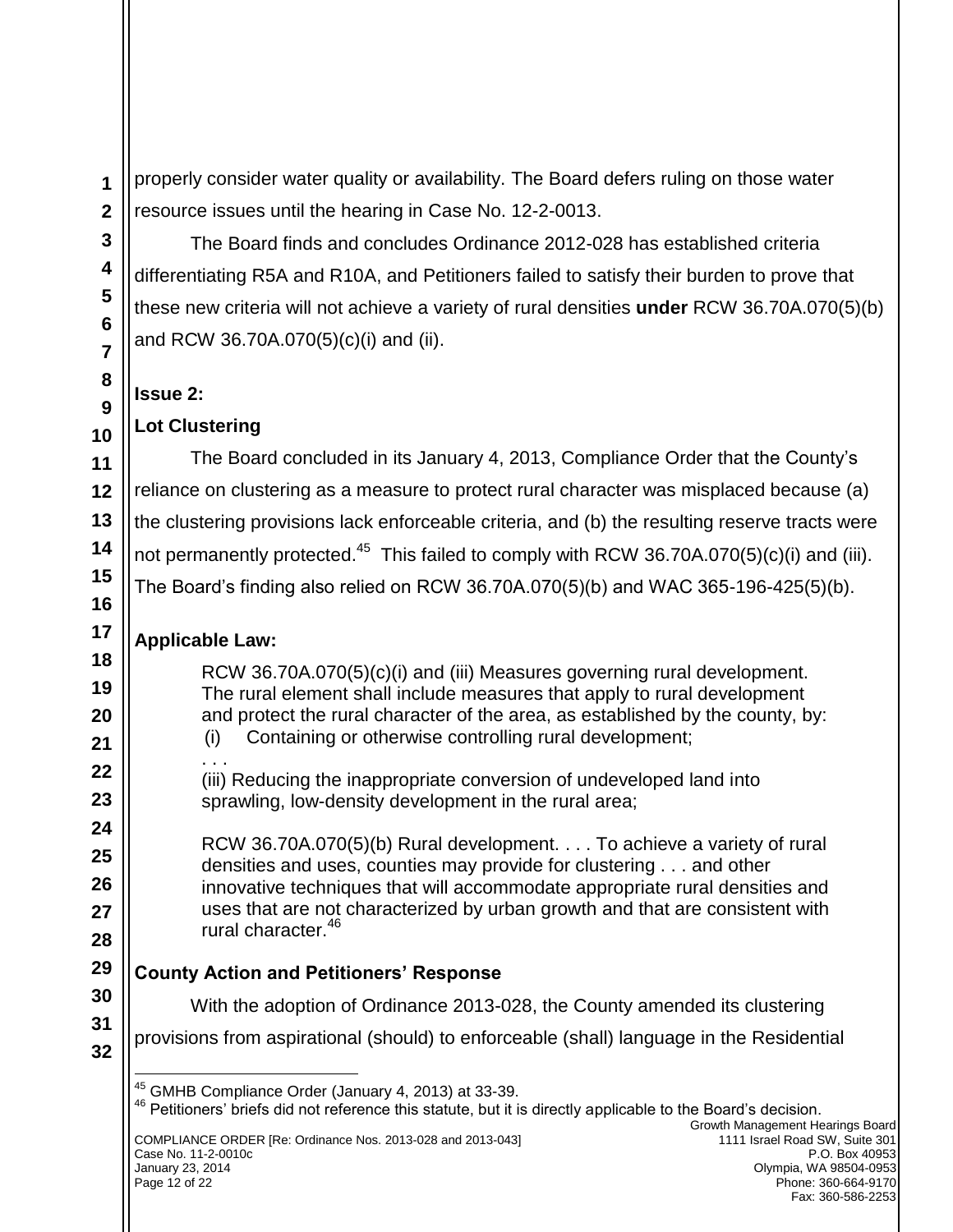Rural, Rural Residential Island and Rural zones and clarified the definition of and restricted uses in reserve areas.<sup>47</sup> Petitioners responded that although the regulations have been improved, they still violate RCW 36.70A.070(5)(c) because cluster development regulations must "include a limit on the maximum number of lots allowed on the land included in the cluster."<sup>48</sup> In addition, Petitioners argues there are no limits on connections to public or private water and sewer lines and no limits on building on residual land, or what Whatcom calls reserve area or reserve tract.<sup>49</sup> Petitioner Hirst argues the County's language in the development regulations of "to the fullest extent possible" is another permissive phrase the County did not correct when it changed "should" to "shall." This permissive phrase must also be removed otherwise the "shall" language has no force of law.<sup>50</sup> Furthermore, Hirst argues open space continues to be reduced because the amendments create a new definition of "reserve area" which may allow easements for the developments" infrastructure (such as stormwater ponds, on-site septic systems). Petitioners also argue the amendment to WCC 20.36.310(6) creates an exemption for clusters on lots 20 acres or larger which allows an "unlimited number of lots in the cluster and they can be right next to another cluster."<sup>51</sup> This exemption violates RCW 36.70A.070(5)(c) and is counter to previous Board decisions because it does not include a limit on the number of lots allowed on the land included in the cluster and does not apply standards for spacing between clusters.<sup>52</sup> Finally, Petitioners argue the County reduced the percentage of land required to calculate the reserve area depending on the zoning. $53$ 

In response the County maintained its development regulations responded directly to the Board"s Compliance Order because the County removed permissive language and its code "is consistent with the WAC [365-196-425(5)(b)] standard and the Board"s order,

 $\overline{a}$  $^{47}$  Whatcom County Compliance Report (September 5, 2013), IR 127 Ordinance No. 2013-028, Ex. B at 2-20. <sup>48</sup> Futurewise Concurrence and Objections at 12.

- <sup>49</sup> *Id.* at 12.
- <sup>50</sup> Hirst Objection to Compliance at 7.
- <sup>51</sup> Futurewise Concurrence and Objections at 13.
- <sup>52</sup> *Whatcom Environmental Council v. Whatcom County*, WWGMHB Case No. 94-2-0009 Order Re: Invalidity,

and *C.U.S.T.E.R. Association v. Whatcom County*, WWGMHB Case No. 96-2-0008 Order Re: Invalidity (July 25, 1997), at \*6 of 7. *Vince Panesko v. Lewis County,* WWGMHB Case No. 00-2-0031c, Final Decision and Order. *Eugene Butler v. Lewis County*, WWGMHB Case No. 99-2-0027c, Compliance Order, and *Daniel Smith v. Lewis County*, WWGMHB No. 98-2-0011c Compliance Order (March 5, 2001) at 3 of 61 & 25. <sup>53</sup> *Id.* at 9; *See* Table 1 Reduction in Reserve Area Requirements.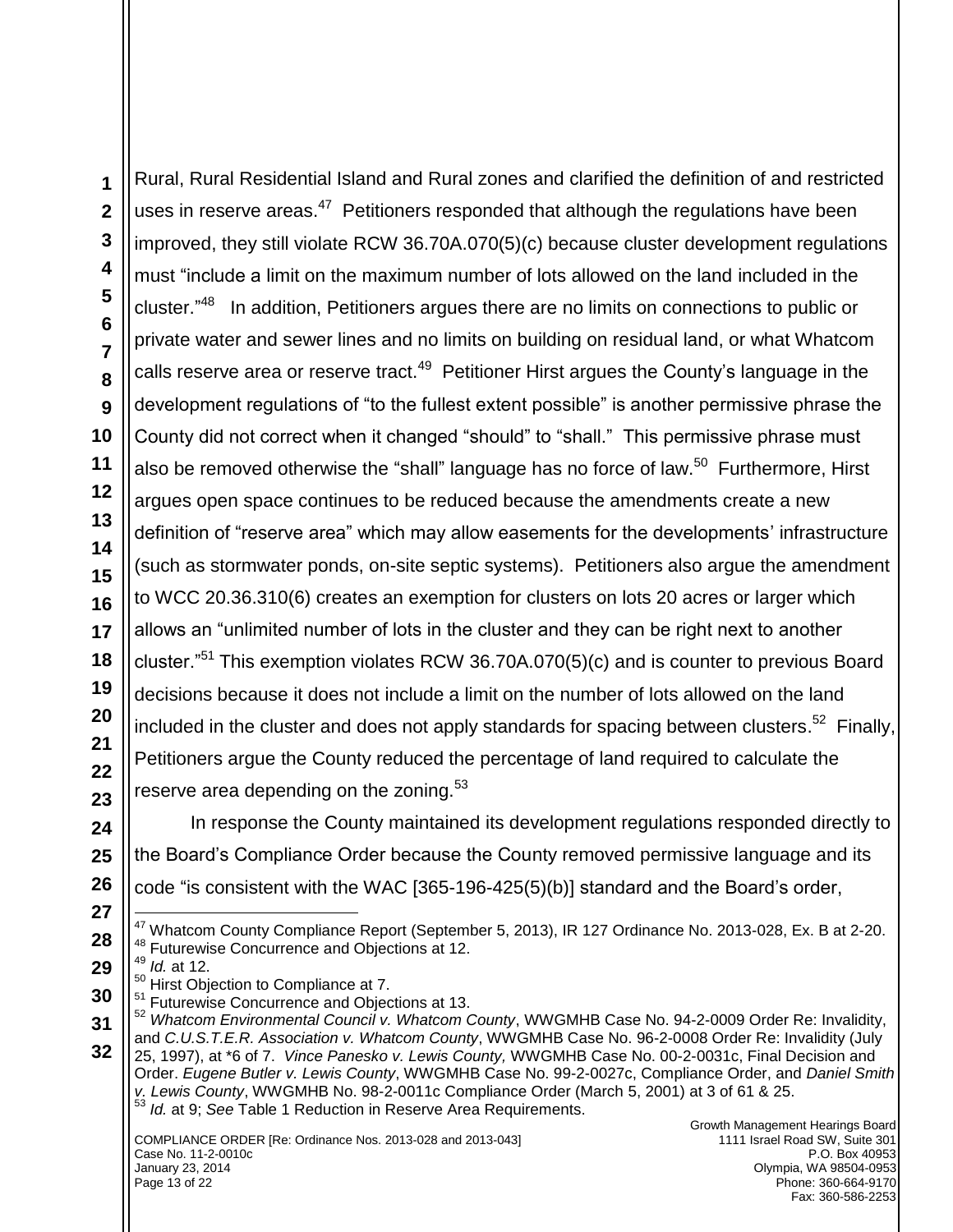$\overline{a}$ 

because the "reserve area" is the *portion* of the parent parcel established as an easement on the plat that runs in perpetuity as long as it is in the rural area."<sup>54</sup> The County argues Petitioners complaint is "inaccurate and misleading" because "the Board found that the County did not have *any* portion of the original parcel held by an easement for open space. With the amendments, the County does preserve open space in the reserve area. The County responds to Petitioners by saying they may not agree with the percentage preserved, but they do not cite statutory or code requirements for a specific amount that must be preserved or "as to what percentage constitutes a "significant" area of the plat, or explained why setting aside a majority of the original parcel cannot be deemed significant." $55$ The County replied to Petitioners' complaints about permissive language by explaining that it corrected all emphasized text as pointed out in the Board"s January 4, 2013, order. It also explained that the language "to the fullest extent possible" "does not give the building official leeway to approve anything less than what is physically possible."<sup>56</sup>

## **Board Discussion and Conclusion**

Upon review of the County"s action and Petitioners" Motion for Reconsideration regarding WCC 20.36.310(6), the Board finds the Petitioners have failed to carry their burden of proof demonstrating the County continues to violate the GMA with respect to WCC 20.36.305; portions of .310; .315; and .320. Petitioners prefer the phrase "to the fullest extent possible" be removed from the County's ordinance, but that phrase gives the County the ability to adjust its requirements depending on the physical constraints of the site. The new language in WCC 20.32.310(2) Design Standards states:

> Building lots shall be designed and located to the fullest extent possible to be compatible with the valuable or unique natural features, as well as physical constraints of the site.<sup>57</sup>

<sup>54</sup> County Response to Objections at 13. <sup>55</sup> *Id.* at 14. <sup>56</sup> County Response at 16. <sup>57</sup> Whatcom County Compliance Report, Ex. B at 3.

COMPLIANCE ORDER [Re: Ordinance Nos. 2013-028 and 2013-043] Case No. 11-2-0010c January 23, 2014 Page 14 of 22

Growth Management Hearings Board 1111 Israel Road SW, Suite 301 P.O. Box 40953 Olympia, WA 98504-0953 Phone: 360-664-9170 Fax: 360-586-2253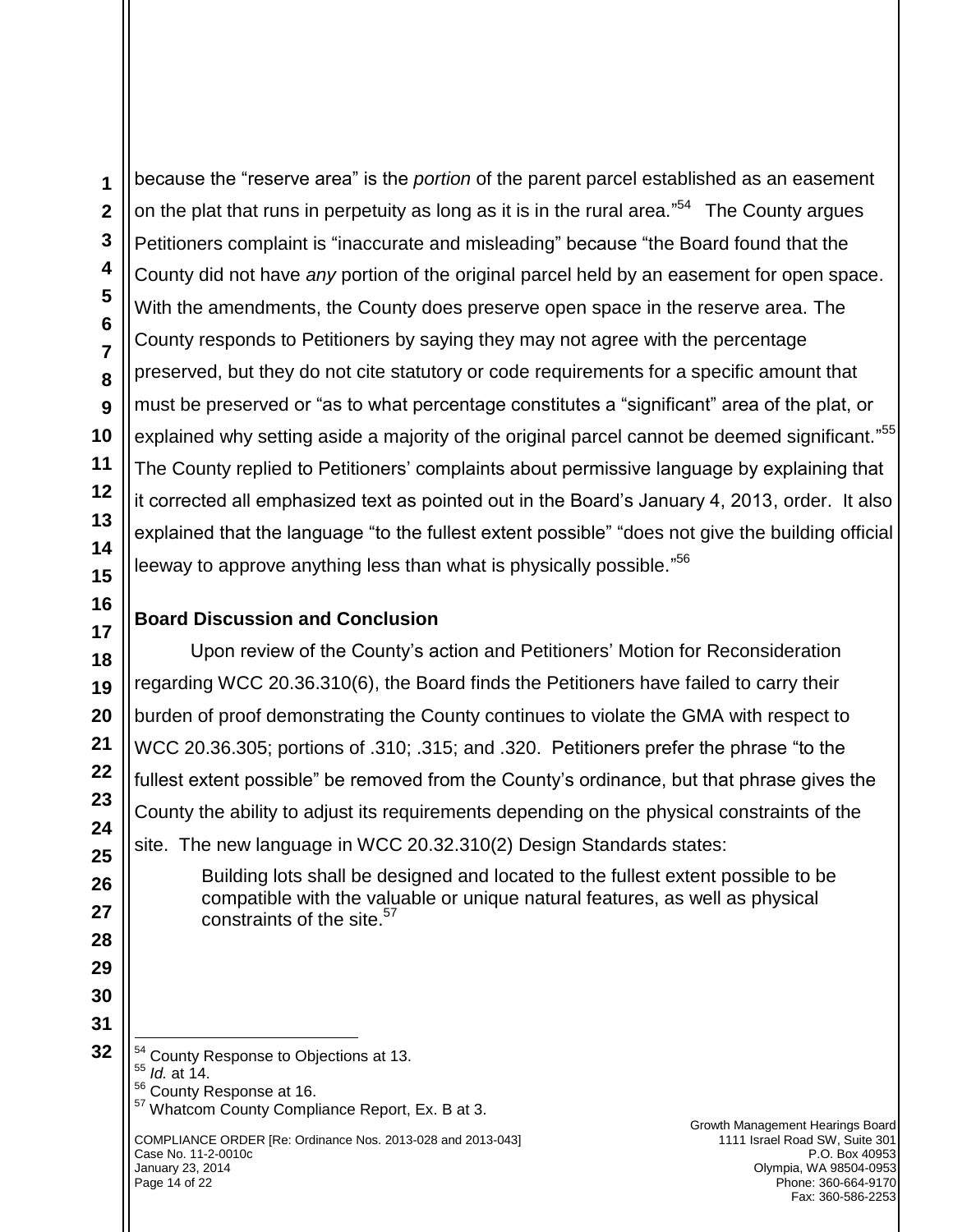The County includes the concept of "the fullest" extent as compared to the "least extent" and this will require the County to design and locate buildings so they are compatible with the natural and physical features of the site.

Next, the County now has set aside a portion of the reserve area to be preserved in perpetuity in WCC 20.32.315 with this proviso:

An easement on the subdivision plat shall establish a reserve area . . . that is protected in perpetuity so long as it is not within an urban growth area. The minimum percentage of the parent parcel required to be within a reserve area is shown in WCC 20.32.253. $58$ 

Although Petitioners do not agree with the table in WCC 20.32.253 requiring a portion of parcel that may be set aside in perpetuity, they cite no authority requiring a specific set-aside percentage. The Board remanded to the County to comply with the GMA's requirements to eliminate the possibility of no land being preserved. The Petitioners did not carry their burden of proof demonstrating the County failed to comply with the GMA.

With the adoption of Ordinance 2013-028, the Board finds the County has established enforceable criteria for lot clustering to protect rural character and has established easements protected in perpetuity for reserve tracts. **With this action, the Board finds the County has met the requirements of RCW 36.70A.070(5)(c)(i) and (ii) with respect to WCC 20.36.305; portions of .310; .315; and .320.** 

However, with respect to the amendment to WCC 20.36.310(6), the Board finds the Petitioners have carried their burden of proof demonstrating the County continues to fail to meet GMA rural element requirements by eliminating standards capping cluster units and separating clusters on lots 20 acres or larger. Allowing this exemption increases density and violates the "patterns of land use and development" for rural areas as defined by RCW 36.70A.030(15).<sup>59</sup> Further, this exemption does not contain or control rural development,

 $\overline{a}$ <sup>58</sup> *Id.* at Ex. B at 3.

<sup>&</sup>lt;sup>59</sup>RCW 36.70A.030(15) "'Rural character' refers to the patterns of land use and development established by a county in the rural element of its comprehensive plan: (a) In which open space, the natural landscape, and vegetation predominate over the built environment; (b) That foster traditional rural lifestyles, rural-based economies, and opportunities to both live and work in rural areas; (c) That provide visual landscapes that are traditionally found in rural areas and communities; (d) That are compatible with the use of the land by wildlife and for fish and wildlife habitat; (e) That reduce the inappropriate conversion of undeveloped land into sprawling, low-density development; (f) That generally do not require the extension of urban governmental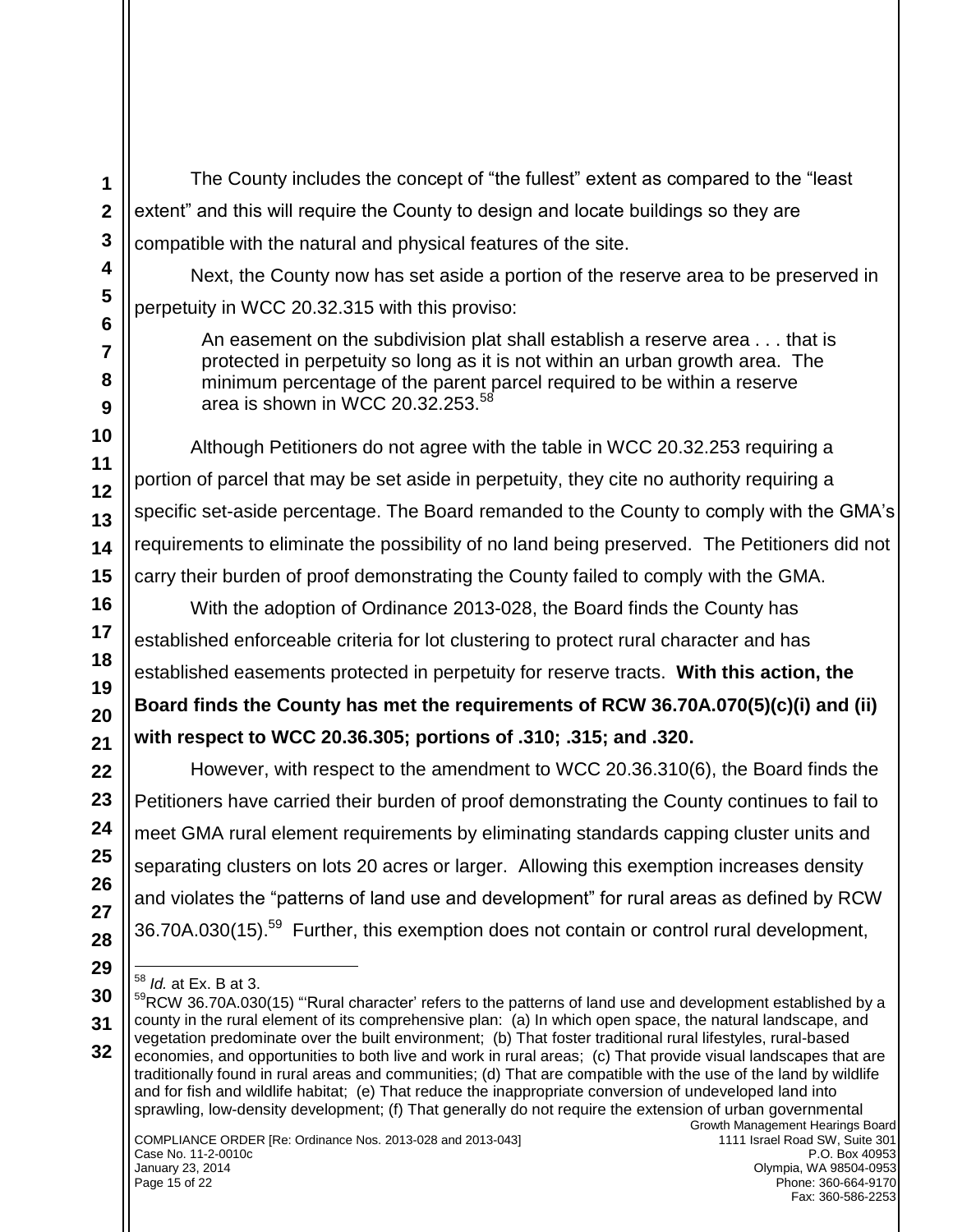assure visual compatibility with the surrounding rural area, nor reduce conversion of undeveloped land as required in RCW 36.70A.070(5)(c). $^{60}$  In its Order on Reconsideration, the Board addresses this legal issue and provides its legal analysis.<sup>61</sup> **The Board finds that WCC 20.36.310(6) continues to violate RCW 36.70A.070(5)(b) and (c) and remands this matter to the County.** 

#### **Issue 3:**

## **Water Resources Measures for Lake Whatcom**

For Lake Whatcom, the Board"s January 4, 2013 Compliance Order found the County"s "measures to protect surface and ground water" did not comply with RCW 36.70A.070(5)(c)(iv) because the County had not adopted measures that protect Lake Whatcom water quality, as instructed by Ecology. $62$ 

## **Applicable Law:**

RCW 36.70A.070(5)(c) Measures governing rural development. The rural element shall include measures that apply to rural development and protect the rural character of the area, as established by the county, by . . . (iv) Protecting critical areas, as provided in RCW [36.70A.060,](http://apps.leg.wa.gov/RCW/default.aspx?cite=36.70A.060) and surface water and groundwater resources.

## **County Action and Petitioners' Response**

In response to the Board"s January 4, 2013 Order, the County adopted Ordinance

No. 2013-043 which included measures to protect rural character by protecting water

COMPLIANCE ORDER [Re: Ordinance Nos. 2013-028 and 2013-043] Case No. 11-2-0010c January 23, 2014 Page 16 of 22

 $\overline{a}$ services; and (g) That are consistent with the protection of natural surface water flows and groundwater and surface water recharge and discharge areas."  $60$  RCW 36.70A.070(5)(c) Measures governing rural development. "The rural element shall include measures

that apply to rural development and protect the rural character of the area, as established by the county, by: (i) Containing or otherwise controlling rural development; (ii) Assuring visual compatibility of rural development with the surrounding rural area; (iii) Reducing the inappropriate conversion of undeveloped land into sprawling, low-density development in the rural area; (iv) Protecting critical areas, as provided in RCW [36.70A.060,](http://apps.leg.wa.gov/RCW/default.aspx?cite=36.70A.060) and surface water and groundwater resources; and (v) Protecting against conflicts with the use of agricultural, forest, and mineral resource lands designated under RCW [36.70A.170.](http://apps.leg.wa.gov/RCW/default.aspx?cite=36.70A.170)"

<sup>61</sup> Order Granting Motion for Reconsideration (January 23, 2014) at 3-6.

 $62$  GMHB Compliance Order (January 4, 2013) at 48-54. However, the Board noted Petitioners filed a new challenge to Ordinance 2012-032, including the sufficiency of its measures to protect surface and groundwater resources. The Board reserved decision on the County"s measures to protect rural water resources beyond the Lake Whatcom measures and addressed this issue in Case No. 12-2-0013.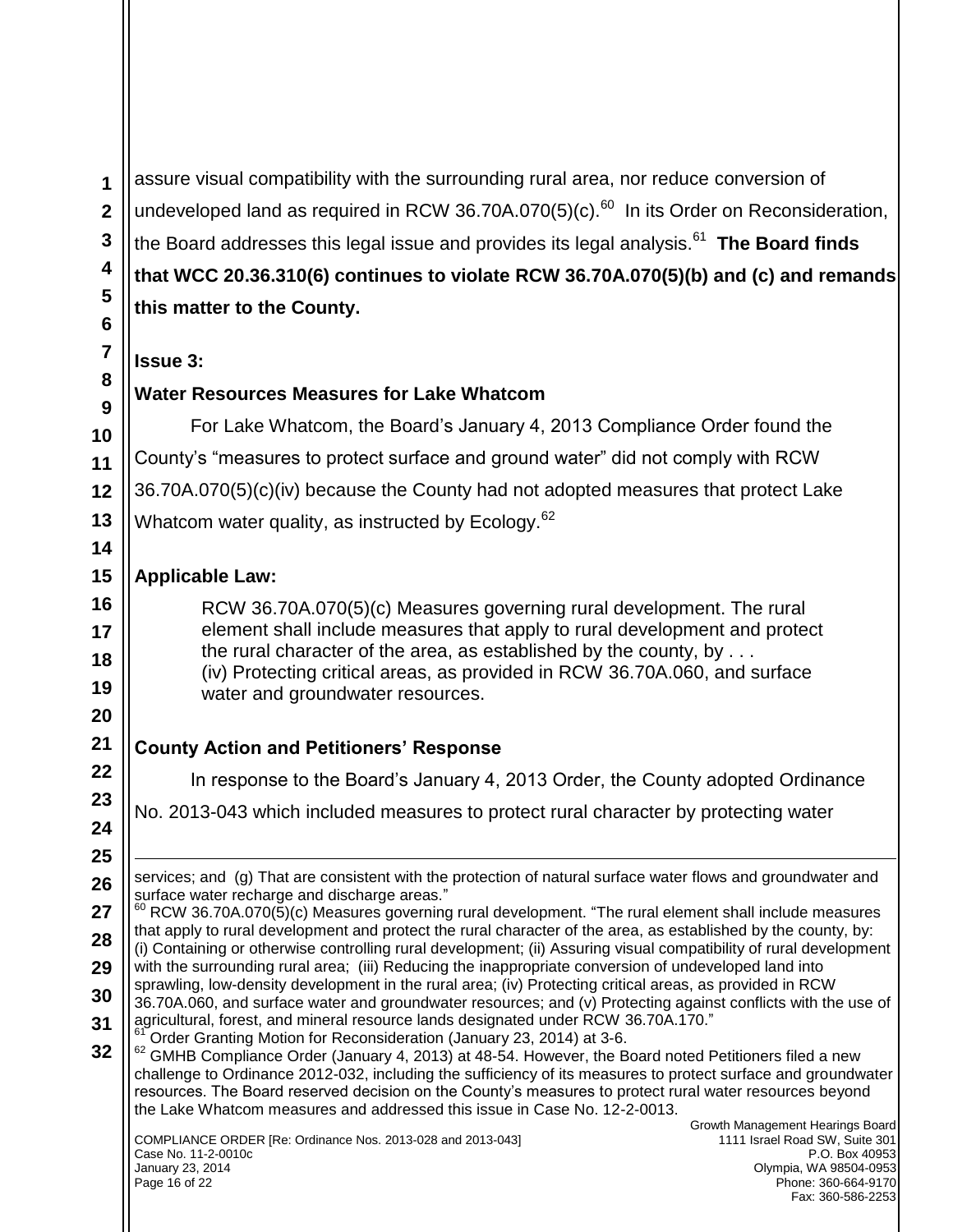**1**

resources of Lake Whatcom as instructed by the Department of Ecology. Whatcom"s comprehensive plan Policy 2DD-2(C)(3), (4), and (8)<sup>63</sup> now incorporates those measures. The Department of Ecology acknowledged its approval of the new "zero phosphorus" regulations in a letter to the Council dated July 19, 2013.<sup>64</sup> Petitioners Hirst and Futurewise responded favorably and concurred that the County had met the requirements of the Board's January 4, 2013, order to revise the County's development regulations to protect water resources of Lake Whatcom.<sup>65</sup>

## **Board Discussion and Conclusion:**

The Board finds that with the adoption of Ordinance No. 2013-043, the County acknowledged that Lake Whatcom is a drinking water source for almost half the residents in the County and it recognized the need to address phosphorus loading into the Lake through land use management. The Board also finds that the County amended its CP rural element to protect rural character by protecting surface and groundwater in the Lake Whatcom area.<sup>66</sup> The County amended its comprehensive plan and zoning code to protect Lake Whatcom as shown in Exhibits A through D attached to Ordinance 2013-043.<sup>67</sup>

The Board finds the County"s action complies with RCW 36.70A.070(5)(c)(iv) because the County has adopted measures to protect Lake Whatcom"s water quality. **The Board finds the County in compliance with the GMA in regard to Issue 3.** 

## **Issue 4:**

# **LAMIRDS: Rural Neighborhoods/RRDO Designation/Boundaries**

The Board"s January 4, 2013, Compliance Order found the boundaries of the Rural Neighborhood designations for *Fort Bellingham/Marietta, North Bellingham, and Welcome* were in violation of RCW 36.70A.070 (internal comprehensive plan consistency) and remanded Ordinance 2012-032 to the County to achieve GMA compliance by reviewing the

- $\overline{a}$  $^{63}$  County Compliance Report (September 5, 2013) Ex. R-152, Ex. D.
- <sup>64</sup> *Id.* Ex. C-834.
- <sup>65</sup> Hirst Concurrence With and Objection to Compliance Finding (September 19, 2013), at 4, and Futurewise Concurrence With and Objection to Compliance Finding (September 19, 2013), at 4. <sup>66</sup> County Compliance Report (September 5, 2013) Ex. R-152, Ordinance 2013-043 at 1 and 3. <sup>67</sup> *Id.* Ex. R-152, Exs. A, B, C, and D.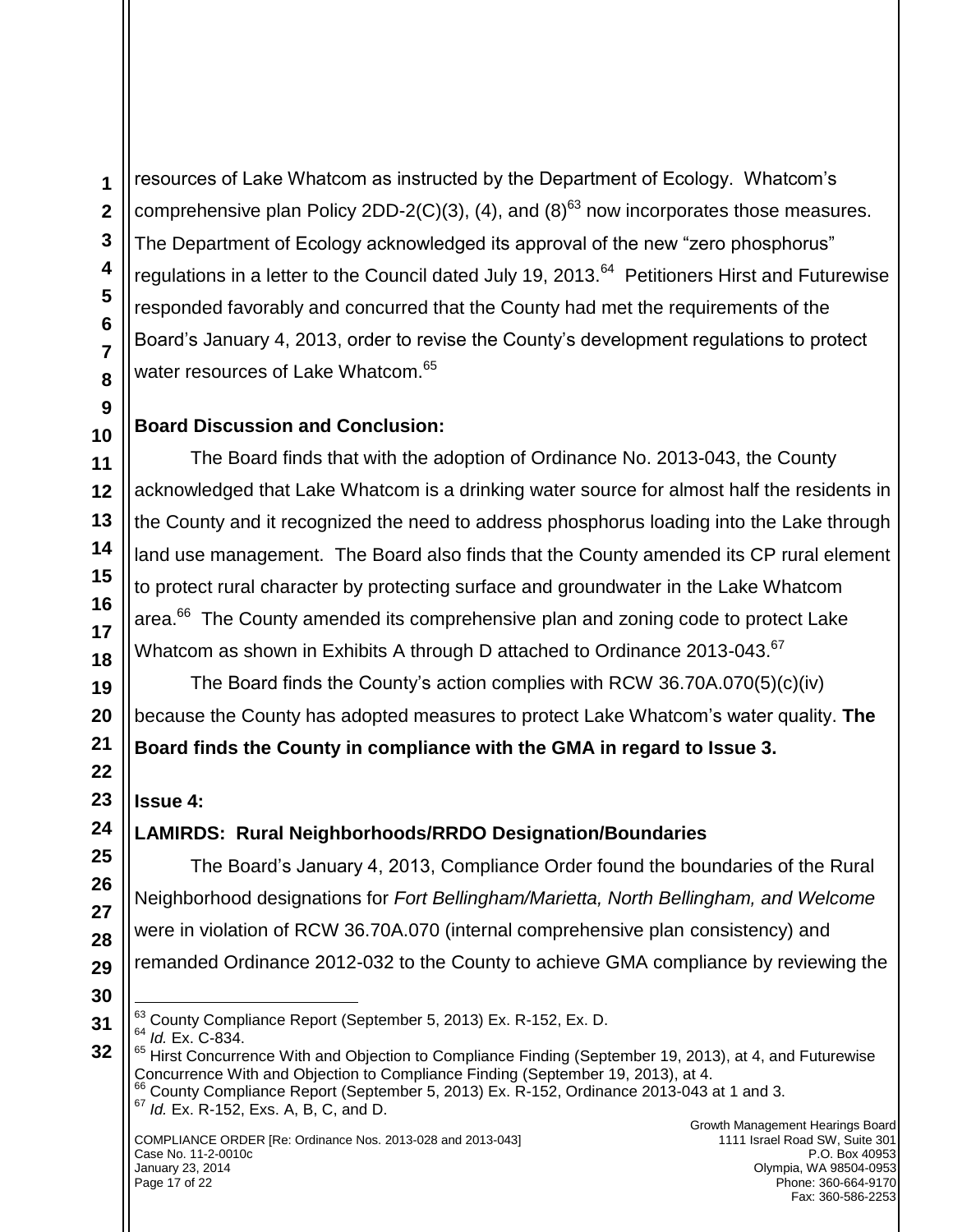Rural Neighborhood designation boundaries and considering conforming them to the development pattern as of 2011, consistent with Policies 2-MM 1-4. The Board found noncompliance, remanded, and extended invalidity until the County corrects the Rural Neighborhood boundaries for Fort Bellingham, North Bellingham and Welcome to exclude existing large lots.<sup>68</sup>

## **Applicable Law:**

RCW 36.70A.070 (internal comprehensive plan consistency) . . . The plan shall be an internally consistent document and all elements shall be consistent with the future land use map.

# **County Action and Petitioners' Response**

In adopting Ordinance 2013-028, the County changed rural neighborhood designations in the Fort Bellingham/Marietta and North Bellingham area by removing large parcels and adjusting the boundaries; however, the rural residential density overlay was not removed from these two areas.<sup>69</sup> The rural neighborhood designation and the residential overlay were removed entirely in the Welcome area.<sup>70</sup> The new boundaries are in the revised maps in the County's LAMIRD Report.<sup>71</sup> Petitioners Hirst and Futurewise concurred that the County had properly addressed Issue 4 to revise the rural neighborhood designations for Fort Bellingham/Marietta, North Bellingham, and Welcome.<sup>72</sup>

# **Board Discussion and Conclusion:**

With the adoption of Ordinance 2013-028, the Board finds that the County has complied with RCW 36.70A.070, the internal consistency requirements of GMA. This action brings these areas into the same development pattern as of 2011 and they are now consistent with Policies 2-MM 1 through 4. Through this ordinance, the County removed

<sup>70</sup> *Id.* Ex. R-127, Ex. C at 3.

71 *Id. Ex. R-130, p. 86 Fort Bellingham/Marietta, and p. 97 North Bellingham.* 

 $\overline{a}$  $68$  Compliance Order (January 4, 2013) at 56 and 91.

<sup>69</sup> County Compliance Report (September 5, 2013), Ex. R-128, p. 15. *See* New Zoning description in Ex. R-130, pp. 86, 97.

 $72$  Hirst Concurrence with and Objection to Compliance Finding (September 19, 2013) at 4, and Futurewise Concurrence With and Objection to Compliance Finding (September 19, 2013) at 15.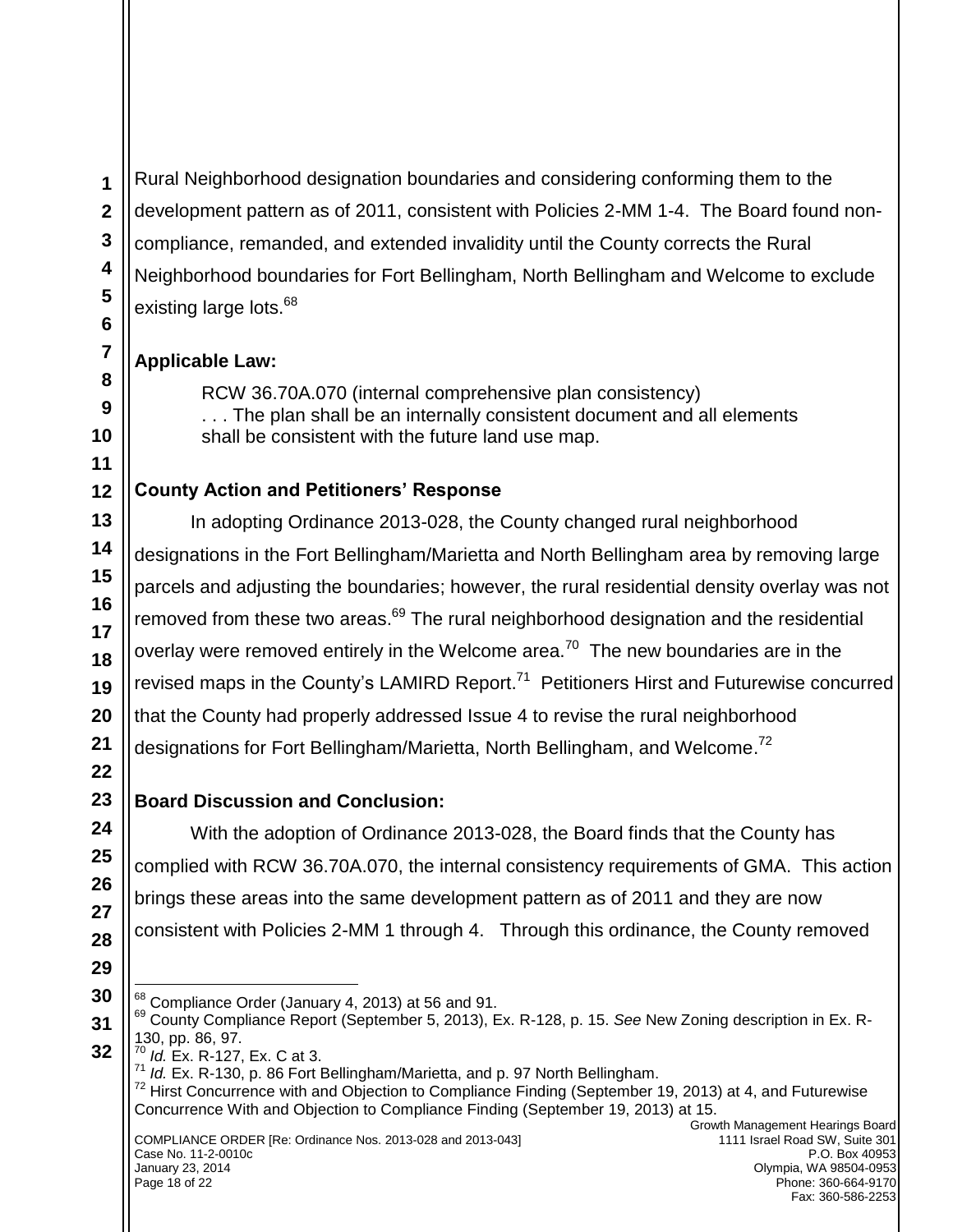large parcels of property which were formerly included in the rural neighborhoods of Fort Bellingham/Marietta, North Bellingham, and Welcome. The County removed the Rural Residential Density Overlay (RRDO) for Welcome, but not for Fort Bellingham/Marietta, North Bellingham. **The Board finds the County in compliance with the GMA in regards to Issue 4. The Board lifts invalidity imposed on January 4, 2013, on the Fort Bellingham/Marietta, North Bellingham, and Welcome neighborhoods.**

**Issue 5: Type I, II, and III LAMIRDS "Exemptions" and "Small Scale Standards" Issue 6: Logical Outer Boundaries (LOB) --** *Smith & Guide Meridian* **Issue 7: Logical Outer Boundaries (LOB) --** *Birch Bay/Lynden & Valley View*

Issues 5, 6, and 7 were addressed in the Board"s November 8, 2013 Order which found continuing noncompliance, remanded, and acknowledged continuing invalidity and granted a stay of the compliance schedule.<sup>73</sup>

## **Issue 8**

## **Water Transmission Lines**

The Board"s January 4, 2013, Compliance Order found amendments to WCC 20.82.030(3) did not comply with RCW 36.70A.110(4) and created an internal inconsistency with other regulations. The County's requirements for water line extensions did not comply with the GMA"s prohibition of extension of urban services into rural areas because the County"s development codes permit water transmission lines outright without a conditional use permit as long as the new water lines conformed to an approved water system and then appeared to require rural hook-ups.<sup>74</sup> The Board's order dealt with extension of largediameter "transmission lines" into rural areas with no clear definition of "transmission line" or restriction on rural service connections.

 $\overline{a}$ <sup>73</sup> Case Nos. 11-2-0010c and 05-2-0013, Order Finding Continuing Non-Compliance, Extending Invalidity, and Granting Stay Of Compliance Schedule (November 8, 2013).  $74$  Compliance Order and Order Following Remand On Issue Of LAMIRDs, Case Nos. 11-2-0010c and 05-2-0013 (January 4, 2013) at 78-85.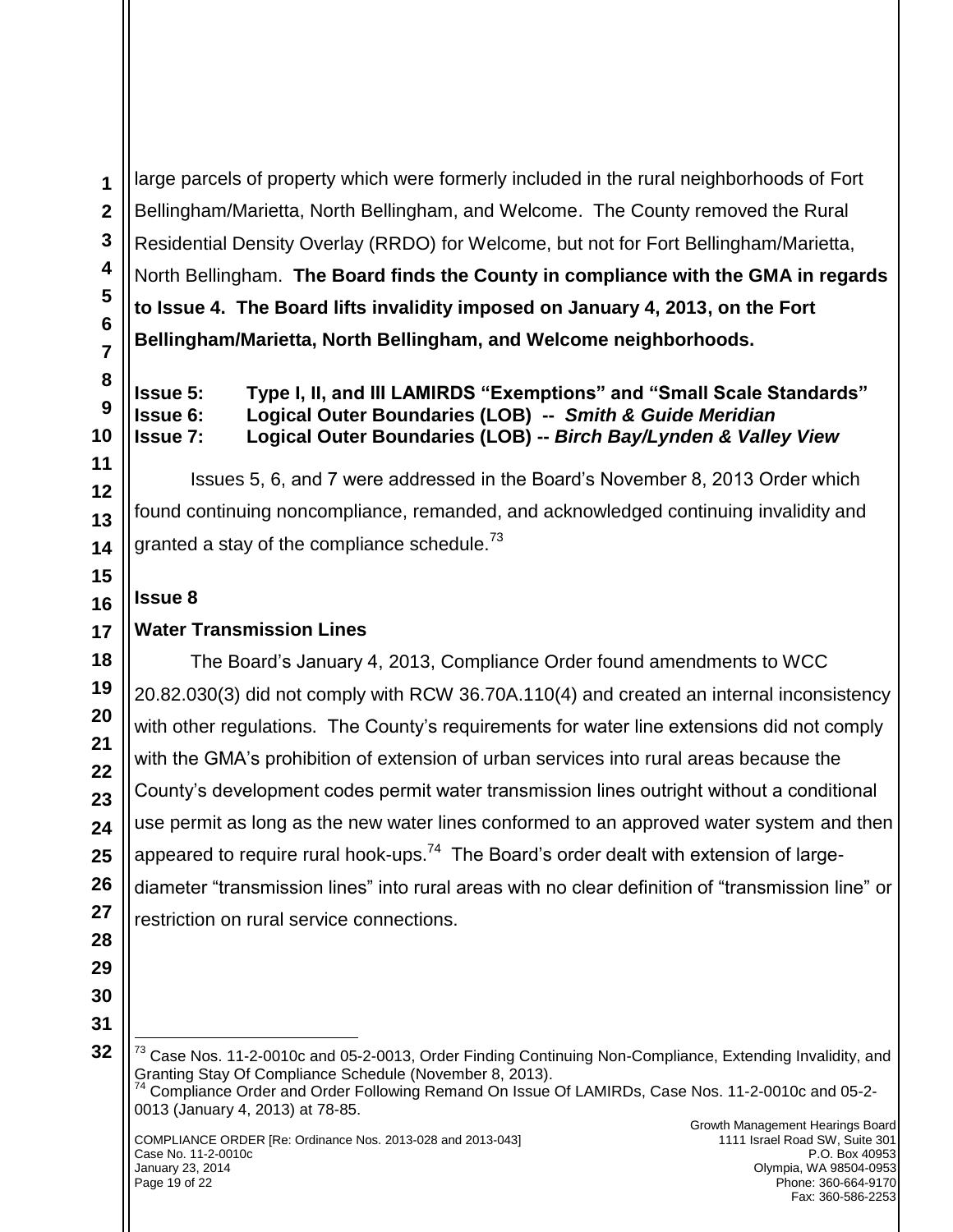#### **Applicable Law:**

RCW 36.70A.110(4) In general, cities are the units of local government most appropriate to provide urban governmental services. In general, it is not appropriate that urban governmental services be extended to or expanded in rural areas except in those limited circumstances shown to be necessary to protect basic public health and safety and the environment and when such services are financially supportable at rural densities and do not permit urban development.

## **County Action and Petitioners' Response**

With the adoption of Ordinance No. 2013-028, the County corrected its zoning code to clarify the terminology. Amendments to the zoning code include a definition of "water transmission lines" (WCC 20.97.452) which is identical to the definition in WAC 246-290- 010(267):

"Water transmission lines" means pipes used to convey water from source, storage, or treatment facilities to points of distribution or distribution mains, and from source facilities to treatment or storage facilities. This also can include transmission mains connecting one section of distribution system to another section of distribution system as long as this transmission main is clearly defined on the plans and *no service connections are allowed along the transmission main*. (emphasis added)

The County believes that these amendments fully respond to the Board"s order on these issues.<sup>75</sup> Petitioners Hirst and Futurewise concur that the County has corrected the water transmission line deficiencies found in the Board"s January 4, 2013 Order.

## **Board Discussion and Conclusion:**

The Board finds that the new definition of "water transmission line" is identical to the Washington Administrative Code 246-290-010(267) and thus clarifies how the County manages extension of water lines. **The Board finds the County in compliance with the GMA in regards to Issue 8.** 

 $\overline{a}$ 

<sup>&</sup>lt;sup>75</sup> County Compliance Report (September 5, 2013) Ex. R-127; Ex. B, pp. 12-13.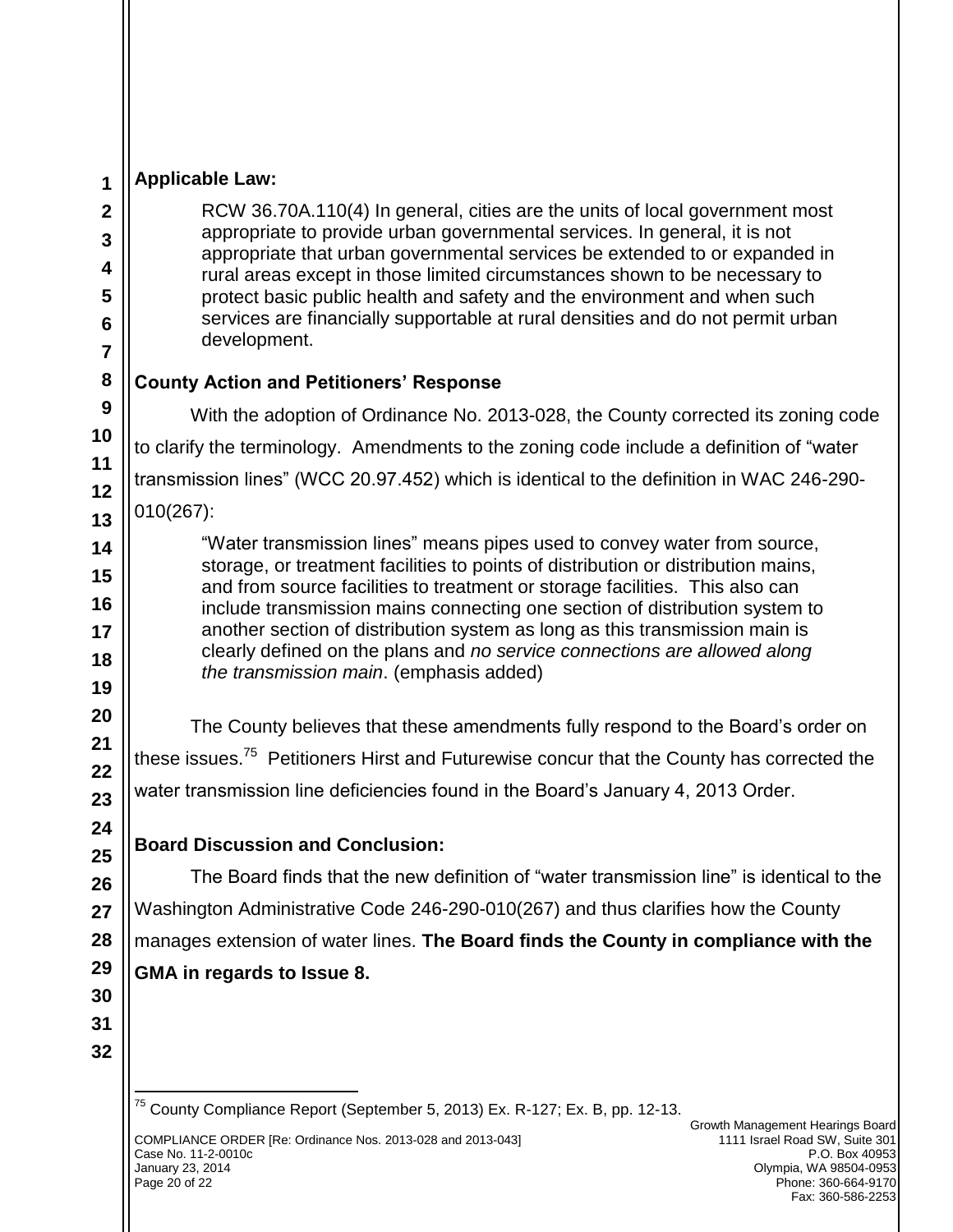$\overline{a}$ 

#### **V. Invalidity**

The Board lifts invalidity imposed on January 4, 2013, on the Fort Bellingham/ Marietta, North Bellingham, and Welcome neighborhoods. **However, the Board finds the determination of invalidity issued on January 4, 2013, continues in full force and effect for Issue 5, 6, and 7.** See the Board's November 8, 2013 Order.<sup>76</sup>

## **VI. ORDER**

The Board finds Whatcom County's Issues 1, 2, 3, 4 and 8 in Case Nos. 11-2-0010c and 05-2-0013 have achieved compliance with RCW 36.70A.070 and RCW 36.70A.110 as set forth above, except that WCC 20.36.310(6) in Issue 2 is found **NON-COMPLIANT with RCW 36.70A.070(5)(b) and (c),** and the Board remands it to the County for compliance with the GMA in accordance with the schedule below. The compliance schedule for Issues 5, 6 and 7 remains **STAYED in accordance with the Board's November 8, 2013 Order**.

| <b>Item</b>                                                                              | Date Due                 |
|------------------------------------------------------------------------------------------|--------------------------|
| Compliance Due on identified areas of<br>noncompliance                                   | March 24, 2014           |
| Compliance Report/Statement of Actions Taken to<br>Comply and Index to Compliance Record | April 7, 2014            |
| Objections to a Finding of Compliance                                                    | April 21, 2014           |
| <b>Response to Objections</b>                                                            | May 1, 2014              |
| <b>Telephonic Compliance Hearing</b><br>Call 1 (800) 704-9804 and use pin code 7579646#  | May 7, 2014<br>1:30 p.m. |

<sup>76</sup> Case Nos. 11-2-0010c and 05-2-0013, Order Finding Continuing Non-Compliance, Extending Invalidity, and Granting Stay Of Compliance Schedule (November 8, 2013).